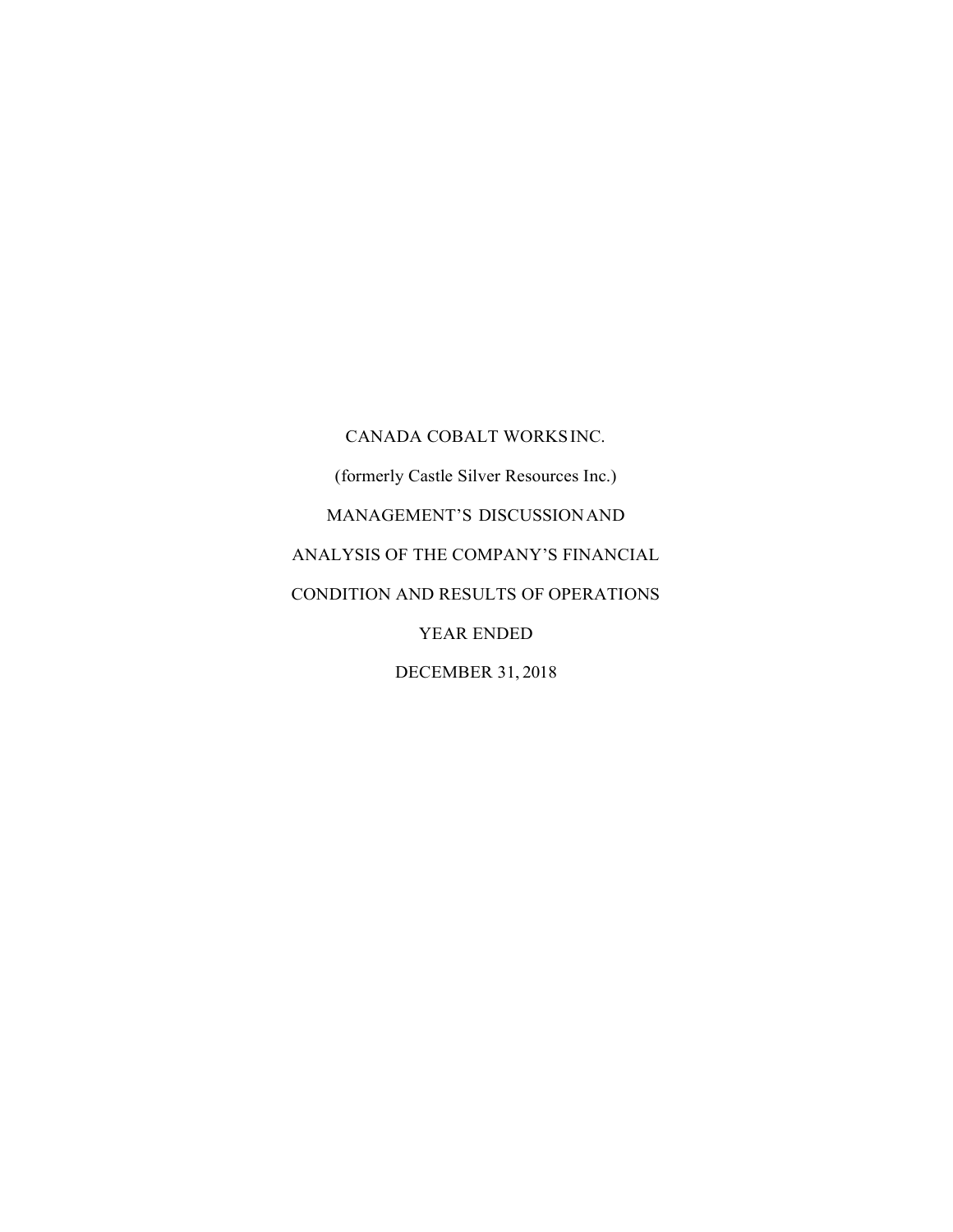## Report Date

The information in this report is presented as of April 30, 2019.

### Note to readers

This management discussion and analysis ("MD&A") should be read in conjunction with the December 31, 2018 audited consolidated financial statements and notes thereto of Canada Cobalt Works Inc. ("Canada Cobalt" or the "Company"), which have been prepared in accordance with International Financial Reporting Standards ("IFRS") as published by the International Accounting Standards Board (IASB). All figures are in Canadian dollars unless stated otherwise. This discussion contains forward-looking statements that are not historical in nature and involves risks and uncertainties. Forward-looking statements are not guarantees as to the Company's future results as there are inherent difficulties in predicting future results. Accordingly, actual results could differ materially from those expressed or implied in the forward looking statements. Additional information, including the above mentioned financial statements, which contain extensive disclosure of the history and properties of the Company are available on SEDAR and may be accessed at www.sedar.com.

### Cautionary Note Regarding Forward-Looking Statements

This MD&A includes "forward-looking statements", within the meaning of applicable securities legislation, which are based on the opinions and estimates of management and are subject to a variety of risks and uncertainties and other factors that could cause actual events or results to differ materially from those projected in the forward-looking statements. Forward-looking statements are often, but not always, identified by the use of words such as "seek", "anticipate", "budget", "plan", "continue", "estimate", "expect", "forecast", "may", "will", "project", "predict", "potential", "targeting", "intend", "could", "might", "should", "believe" and similar words suggesting future outcomes or statements regarding an outlook. Such risks and uncertainties include, but are not limited to, risks associated with the mining industry (including operational risks in exploration development and production; delays or changes in plans with respect to exploration or development projects or capital expenditures; the uncertainty of reserve estimates; the uncertainty of estimates and projections in relation to production, costs and expenses; the uncertainty surrounding the ability of Canada Cobalt to obtain all permits, consents or authorizations required for its operations and activities; and health safety and environmental risks), the risk of commodity price and foreign exchange rate fluctuations, the ability of Canada Cobalt to fund the capital and operating expenses necessary to achieve the business objectives of Canada Cobalt, the uncertainty associated with commercial negotiations and negotiating with foreign governments and risks associated with international business activities, as well as those risks described in public disclosure documents filed by Canada Cobalt. Due to the risks, uncertainties and assumptions inherent in forward-looking statements, prospective investors in securities of Canada Cobalt should not place undue reliance on these forward-looking statements.

Readers are cautioned that the foregoing lists of risks, uncertainties and other factors are not exhaustive. The forward-looking statements contained in this MD&A are made as of the date hereof and the Company undertakes no obligation to update publicly or revise any forward-looking statements or in any other documents filed with Canadian securities regulatory authorities, whether as a result of new information, future events or otherwise, except in accordance with applicable securities laws. The forward-looking statements are expressly qualified by this cautionary statement.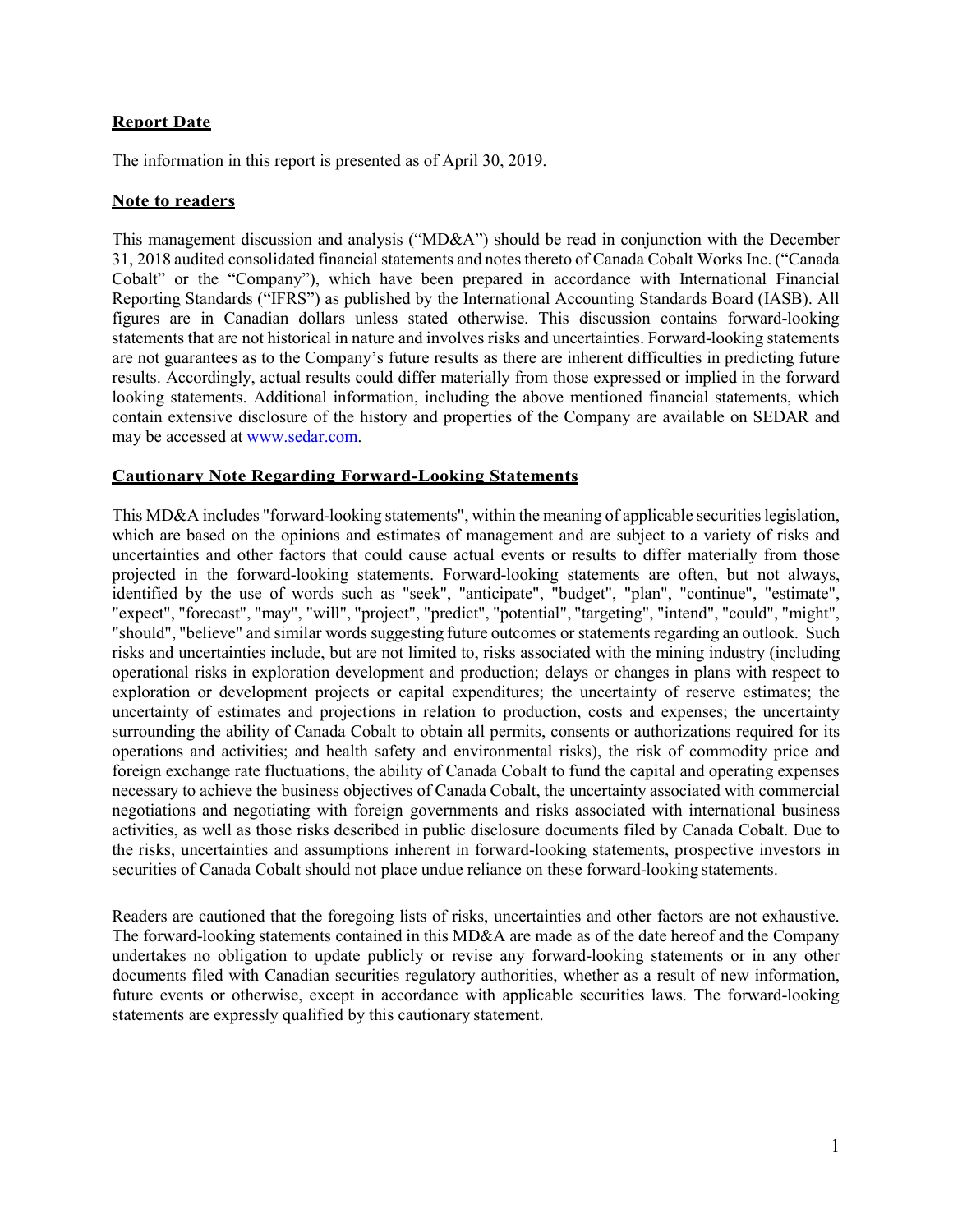#### Description of business

Canada Cobalt Works Inc. ("Canada Cobalt" or the "Company") was incorporated on April 29, 2005 pursuant to the Canada Business Corporations Act under the name Naples Capital Corp. On November 19, 2007, the Company amended its articles to change its name to Takara Resources Inc., on November 28, 2016 the Company amended its name to Castle Silver Resources Inc. and on February 23, 2018, the Company changed its name to Canada Cobalt Works Inc. The address of the Company's head office is 3028 Quadra Court, Coquitlam, BC V6B 5X6. Canada Cobalt's principal business activities are the acquisition, evaluation, exploration and development of mineral properties. To date, the Company has not realized any revenues from its properties.

Although the Company has taken steps to verify title to the properties on which it is conducting exploration and evaluation activities, and in which it has an interest, in accordance with industry standards for the current stage of exploration of such properties, these procedures do not guarantee the Company's title. Property title may be subject to unregistered prior agreements, government licensing requirements or regulations, social licensing requirements, non-compliance with regulatory and environmental requirements or aboriginal land claims.

#### Going concern

As at December 31, 2018, the Company had not yet achieved profitable operations, had working capital deficit of \$424,680 (2017 – surplus of \$363,791), had accumulated losses of \$32,534,700 (2017 - \$25,849,605) and expected to incur future losses in the development of its business. These items represent material uncertainties which cast significant doubt about the ability of the Company to continue as a going concern. The Company is in the process of exploring its properties and had not yet determined whether these properties contain economically recoverable reserves. The continued operations of the Company are dependent upon the discovery of economically recoverable reserves, the ability of the Company to obtain the financing to complete the necessary exploration and development of such property and upon attaining future profitable production or proceeds from disposition of the properties. Management is actively pursuing additional sources of financing, and while it has been successful in doing so in the past, there can be no assurance it will be able to do so in the future.

These consolidated financial statements have been prepared on a going concern basis and do not reflect the adjustments to the carrying values of assets and liabilities and the reported expenses and statement of financial position classifications that would be necessary if the Company were unable to realize its assets and settle its liabilities as a going concern in the normal course of operations. Such adjustments could be material.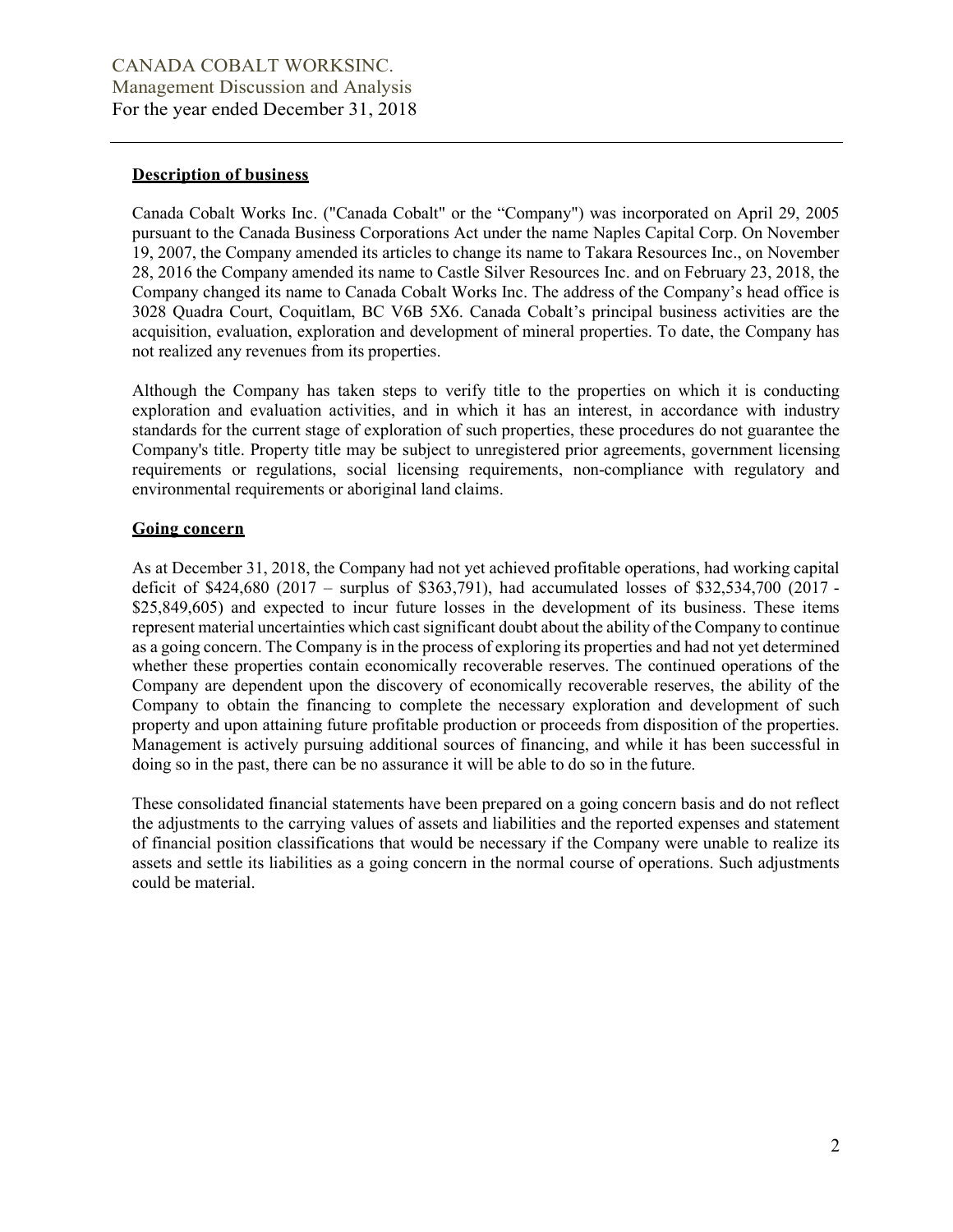### **Financings**

- (i) January 15, 2018, the Company closed a private placement offering, raising gross proceeds of \$1,030,000. The Company issued 2,942,857 units at a price of \$0.35 per unit. Each unit comprises one common share and one share purchase warrant. Each warrant will entitle the holder thereof to purchase one additional common share of the Company at an exercise price of \$0.50 per share for a period of two years from closing.
- (ii) On July 27, 2018, the Company closed a private placement offering, raising gross proceeds of \$1,449,054. The Company issued 2,229,313 units at a price of \$0.65 per unit. Each unit comprises one common share and one share purchase warrant. Each warrant will entitle the holder thereof to purchase one additional common share of the Company at an exercise price of \$0.90 per share for a period of two years from closing. Finder's fees were paid in connection with the private placement in the amount of \$36,630 cash and 56,534 broker warrants on the same terms as the purchaser warrants.

## Exploration and Evaluation Projects.

## Castle Silver Mine Property

The Castle Silver Mine Property, retains a 100% interest in 34 Mining Leases and 2 Mining Licenses of Occupation located in the Haultain and Nicol Townships of Ontario covering a total of 564.41 hectares, along with an additional 148 cells totaling 2395 hectares – an increase of 145 hectares due to a change in Ontario Mining Land administration system, part of the Ministry's Mining Act Modernization plan. The total land holdings, encompassing cells, mining leases and licenses of occupation, now amounts to 2,959 hectares.

Pursuant to the terms of the share purchase agreement dated April 13, 2015 (amended May 4, 2015) (the "Share Purchase Agreement"), the Company acquired all of the issued and outstanding common shares of CSM (Castle Silver Mines) from Granada Gold Mine Inc. (formerly Gold Bullion Development Corp.)

Late in 2014, a small trenching program was initiated to follow up on significant results based on a boulder train of rusty, highly-altered, angular boulders with 3-5% sulphides and substantial quartz veining originally identified in late 2012 while prospecting. Assay results included grab samples in one trench of up to 0.37 g/t Au and another of 0.26 g/t Au with 1.032% Cu. The area along strike of this mineral occurrence was named Golden Corridor.

Further results from the late 2014 trenching include channel sample assays in trench D3 grading 2.24 g/t Au over 2.20 metres including one sample of 3.77 g/t Au over 1.27 metres. In trench D1, channel sampling grading 0.77 g/t Au over 3.98 metres including a sample of 1.25 g/t over 0.83 metres (Press Release April 2, 2015).

Of significance is that this boulder train of altered, mineralized boulders extends to the north beyond the trenches indicating the potential for other similarly altered zones north of the current trenching.

In 2016, a program of line cutting was completed in preparation for a ground IP geophysical survey covering the Golden Corridor property and extending onto the Castle Silver Resources' Castle No.3 property. The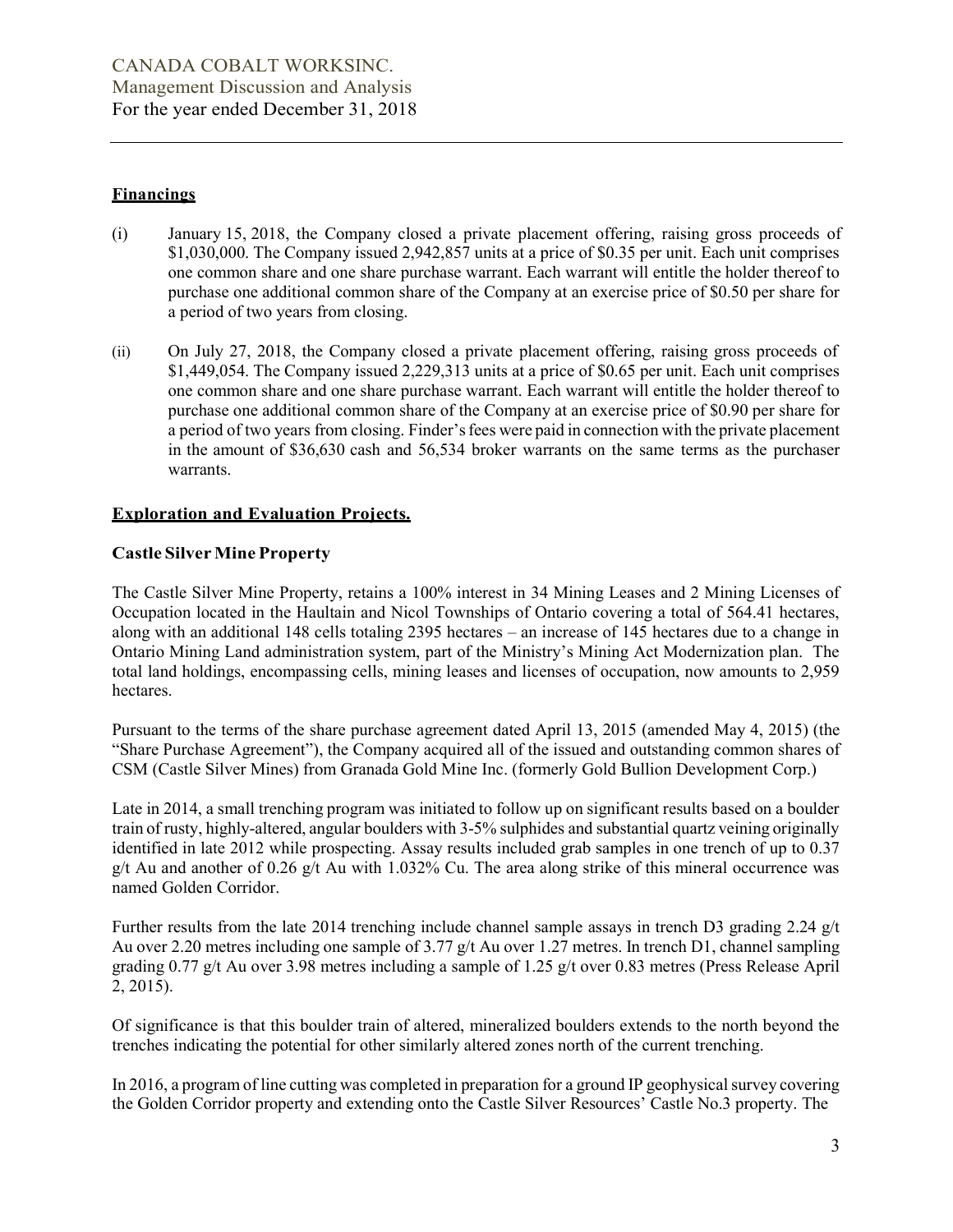IP survey was completed at the end of January 2017 and results and reporting have identified several targets to be followed up on. The survey covered approximately 15 line-kilometres aimed at identifying IP anomalies typical of gold and silver mineralization. The IP survey tested for chargeability (highs caused by pyrite, coincident with resistivity lows (caused by alteration) which are commonly associated with gold ore. Such mineralization and alteration with gold and copper mineralization were encountered in surface trenching and sampling. The IP tested also for high chargeability-low resistivity anomalies associated with silver-cobalt vein deposits Follow-up and in-fill MMI (Mobile Metal Ion) sampling was used to prioritize IP targets for subsequent exploration diamond drilling (Gold Bullion Press Release 12 October 2016).

The Company announced, on January 31, 2017, preliminary results from bench-scale metallurgical flotation and gravity test work carried out at SGS Canada laboratories in Quebec City, Canada. The test program was aimed at evaluating the potential recovery of silver and cobalt from mineralized-material surface rock samples and tailings collected at the former historic producing Beaver Mine in Cobalt, Ontario and tailings from Castle Mine in Gowganda, Ontario.

Silver and cobalt recoveries, of 98.5 percent and 70.5 percent respectively, produced an extremely high concentrate grade of 11,876 grams per tonne silver and 10.5 percent cobalt using a simple flotation process. The initial mineralized-material surface rock sample - a composite collected from the Beaver Mine waste pile - assayed 2,064 grams per tonne silver and 5.62 percent cobalt. Silver and cobalt concentrate grades produced from the Beaver and Castle Mines tailings were 1,379 grams per tonne Ag and 0.04 percent Co and 308 grams per tonne Ag and 0.08 percent Co respectively, using a simple gravity process. Head assays were 108 grams per tonne Ag with 0.02 percent Co and 123 grams per tonne Ag with 0.01 percent Co respectively.

The metallurgical tests were conducted at SGS Canada Inc. laboratories in Quebec City using about 100 kilograms of tailings and mineralized rock samples. Tailings samples from Castle and Beaver were tested using a gravity separation process. Beaver mineralized material samples were tested using a flotation process. The Company plans to undertake additional metallurgical testing for the optimization of grind and reagents.

Developments in mobile phone use and renewable energy, including solar and electric car batteries, are strongly supportive of demand and pricing for cobalt and silver. This opens up an opportunity to re-evaluate former silver-cobalt producing mine sites with positive results.

Mining at Beaver and Castle took place in the early 1900s and at Castle again in the 1980s when extraction processes were not as advanced as they are today. It may now be economically viable to extract silver and cobalt from what was left behind, including old mine tailings and waste and other rock piles on the surface, as a first phase of production at the properties.

These latest test results support previous test findings at the Castle and Beaver mine sites. In 2013, a handcobbed 20-kg geological test sample from the historic waste pile at the Beaver Silver Mine had an average calculated assay of 7.98% cobalt, 3.98% nickel and 1.246 grams  $(g/t)$  silver. Details were reported in a news release February 14, 2013 (which can be accessed on Granada Gold Mine's website www.granadagoldmine.com) when Granada Gold Mine Inc. (formerly Gold Bullion Development Corp.) owned the property.

In addition, the Company received encouraging assay test results in November 2016 for tailings grab samples collected at Castle and Beaver. Highlights of the assay results include: 134.78 g/t silver and 1.124 g/t gold at the Beaver Silver Mine; and 91.36 g/t silver at the Castle Silver Mine. Details of the assay results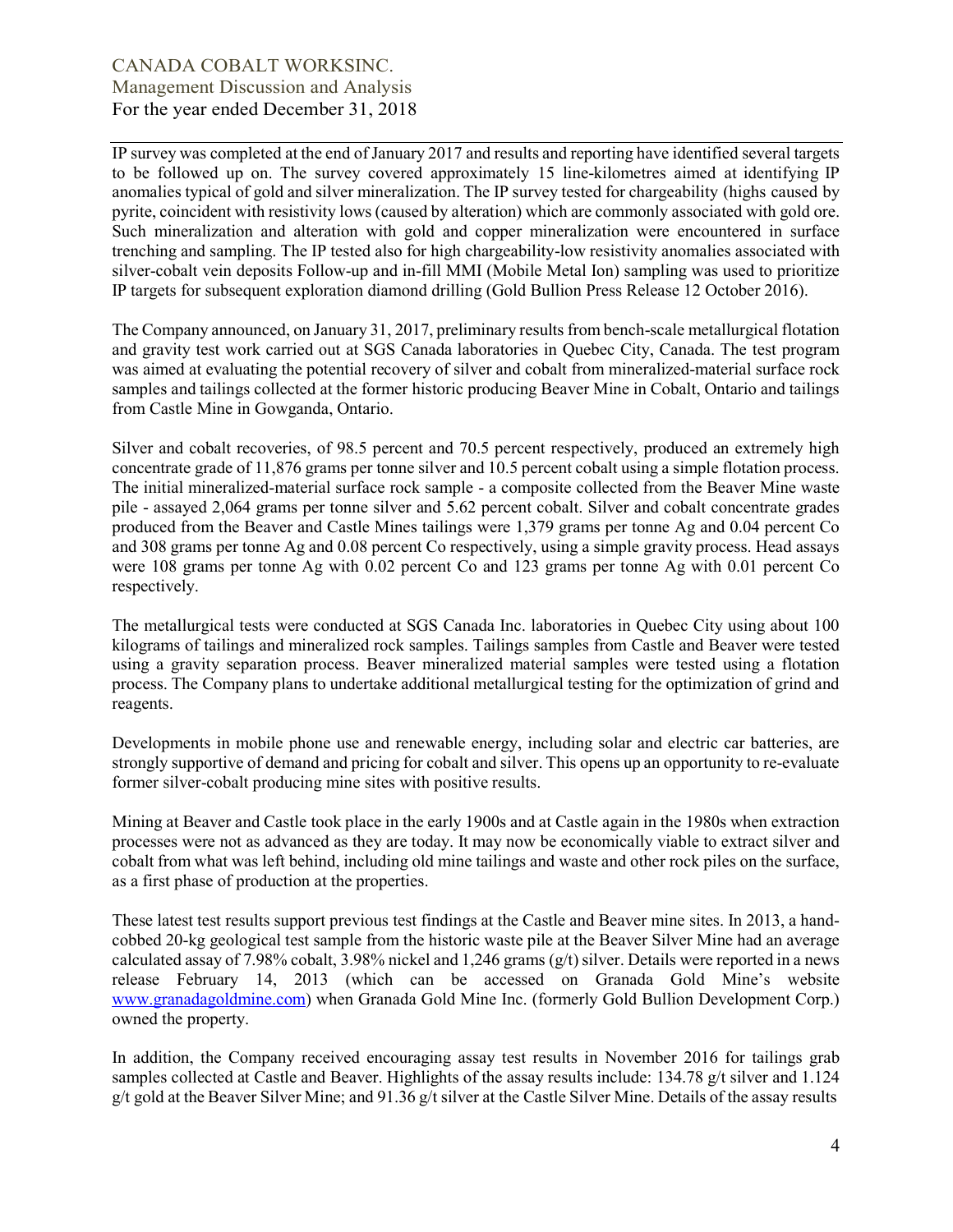were reported in the November 29, 2016 news release which can be accessed via Canada Cobalt Works' website at www.canadacobaltworks.com. The samples of these metallurgical tests may not be representative of the mineralization hosted in the waste and tailings and further work will be undertaken.

In May, 2017 the Company commenced a program to create a suite of value-added, client-specific Cobalt product test samples sourced from material to be extracted during upcoming underground sampling and drilling at its 100%-owned past producing high-grade Castle Silver-Cobalt mine at Gowganda, Ontario. (Press Release May 1, 2017). Battery manufacturers will be the target market for the planned test samples which will be cobalt salts (powder) with a range of purities. Canada Cobalt Works' unique 100%-owned hydrometallurgical process, now known as Re-2OX, was developed by President and CEO Frank Basa in conjunction with the National Research Council during the Castle mine's last production cycle, and has been optimized since then. Re-2OX is extremely adaptable as it's designed for high recovery of multiple metals and elements from all feeds with varying chemistries. In addition, CSR is now carrying out advanced-stage testing through SGS Lakefield to evaluate the amenability of the process for efficient recycling of spent Lithium-ion batteries.

The Company has accessed the first level via a portal at 21m (70 feet) below the shaft collar of its underground mine to sample and begin evaluation of the underground cobalt and silver potential. The first level (there are 11 in total) extends approximately 365 meters (1,200 feet) east-west and 360 meters northsouth. An extensive network of structures and tunnels, developed through a substantial financial investment by various operators in the 1900's, remains in excellent condition and only minor rehabilitation is necessary.

Visible cobalt in veins that pinch and swell and continue intermittently for many tens of metres on the first level has been noted which is consistent with comments in a large amount of invaluable historical Agnico Eagle data acquired by the Company. Agnico Eagle ceased operations at Castle around 1990 due to plunging Silver prices.

The Company reported in a Press Release June 6, 2017, that a large sample from a quartz-carbonate vein structure containing visible cobalt on the first level of the mine had been taken. Some of the mineralized material was submitted for immediate assaying while the remainder was to be put through the company's proprietary Re-2OX hydrometallurgical process to produce high purity cobalt powders for battery sector, end-buyer evaluation. The Company is also using the highly adaptable Re-2OX process for testing recovery of cobalt and lithium from lithium-ion batteries as the Company vigorously pursues exciting opportunities in recycling technology. A promising first stage of Re-2OX test work on a mixed sample of consumer electronic lithium-ion batteries has been completed by SGS Lakefield and Canada Cobalt Works eagerly anticipates reporting results shortly. Re-2OX achieves recovery through stripping the casing, leaching the cathode of the batteries, and forming a high purity precipitate containing the valuable metals.

Results from this 82-kg mini-bulk sample of mineralized vein material were reported in a Press Release on July 19, 2017. The sample was crushed to -10 mesh, blended and assayed, returning 1.48% cobalt, 5.7 g/t gold and 46.3 g/t Ag. The high cobalt and gold values from the underground bulk sample suggest that there may be much more to this past-producing mine than just silver. With regard to the underground assay results reported above, the Company cautions investors that samples are selective and should not be considered representative of mineralization underground or elsewhere on the property

Other underground sampling results were reported in a Press Release on June 12, 2017. Chip sampling from the back of a quartz-carbonate vein on the first level of the Company's 100%-owned Castle mine near Gowganda, Ontario, has confirmed the presence of high-grade cobalt and nickel.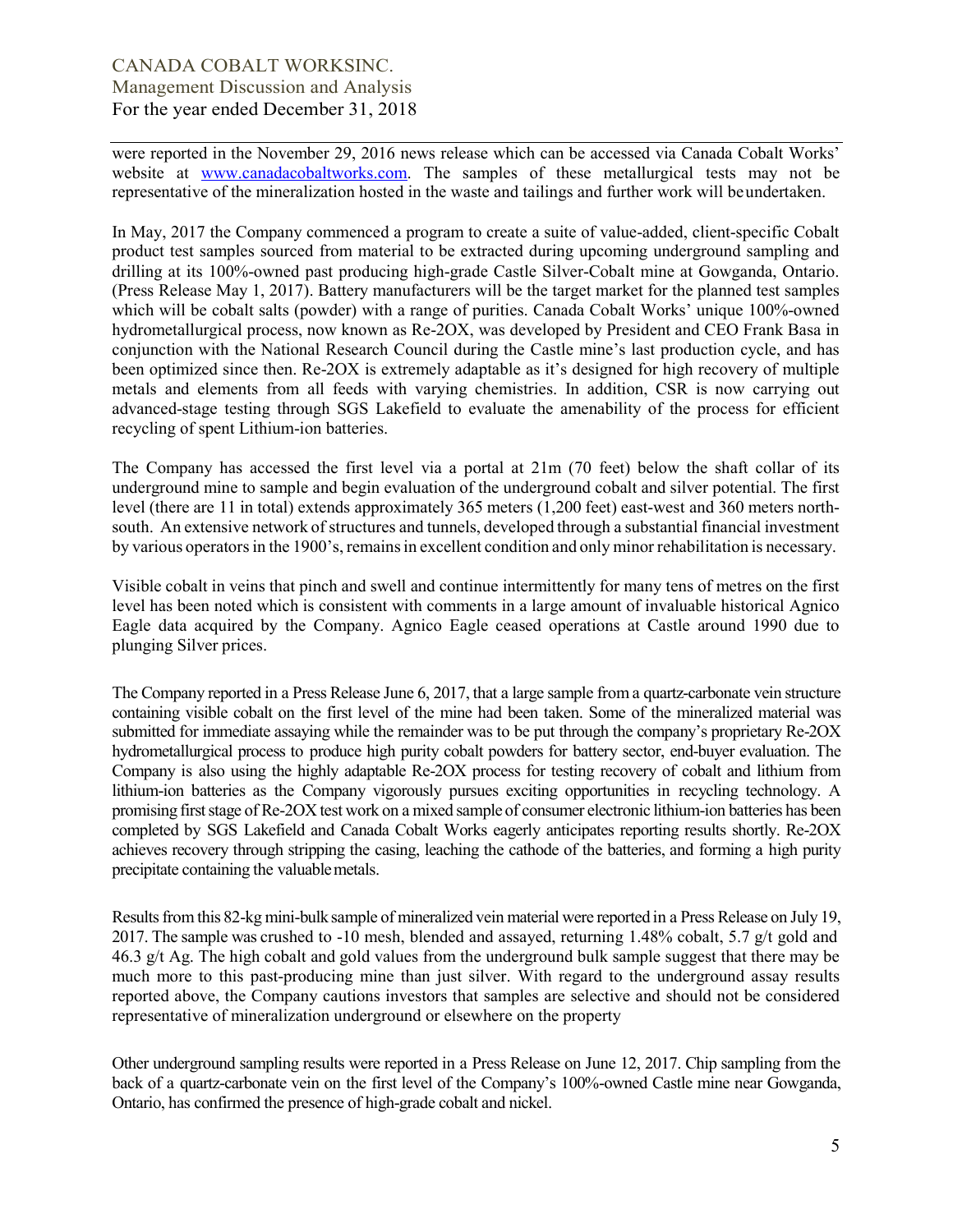Highlights of the first five chip sample results, all strongly mineralized, are as follows:

- □ 1.8% cobalt, 8.6% nickel and 25.2 g/t silver (CSR-17-S03)
- $\Box$  1.6% cobalt, 7.6% nickel and 32 g/t silver (CSR-17-S04)
- □ 0.81% cobalt, 5.9% nickel and 4.1 g/t silver (CSR-17-S01)

The first five chip samples (CSR-17-S01 through CSR-17-S05) averaged 1.06% cobalt, 5.3% nickel and 17.5 g/t silver. They were taken along a 4-meter length of a vein as wide as 30 cm a short distance inside the adit entrance. The vein pinches and swells for an estimated 90 metres. The Company cautions investors that the chip samples are selective samples and should not be considered representative of the mineralization hosted within the target area.

Canada Cobalt Works signed a provisional milling agreement with Granada Gold Mine Inc. The provisional milling agreement permits the development of a flowsheet for the mill that can equally process the goldbearing ore from Granada Gold Mine near Rouyn-Noranda in Quebec as well cobalt-silver-bearing mineralization from the advanced Castle Silver Resources' property in Gowganda, Ontario. The terms of the milling agreement provide batch processing of a minimum of 600,000 tonnes of 4.0 grams per tonne gold ore from the open pit of the Granada Gold Mine over a three-year period with an option to treat a further 1.4 million tonnes of pre-concentrated waste rock. Initial metallurgical test work on the Granada Gold Mine's waste rock, using a conventional coarse gravity process, recovered 70 percent of the gold from 0.5 gram per tonne waste rock to produce 4.5 grams per tonne gravity concentrate which will be further processed at the mill at Canada Cobalt Works' historic mill site. (Press Release October 31, 2017).

Processing of the Granada Gold Mine ore off-site will be treated as a custom milling agreement with a third party and will work within the parameters of the PFS completed June 19, 2014 whereby Canada Cobalt Works will be the operator of the Mill. Granada Gold Mine and Canada Cobalt Works share common directors and therefore are related parties.

In November 2017, the Company announced the completion of, and results from, a 2404-metre surface diamond drill program consisting of 22 diamond drill holes. On November 13, 2017, we reported that mineralization had been intersected in each and every hole highlighted by 1.55% cobalt, 0.65% nickel, 0.61 g/t Au and 8.8 g/t Ag over 0.65 meters at a very shallow depth (3.85 meters to 4.50 meters) in CA-17-16.

Canada Cobalt Works is employing a century-old approach to resource development and mining whereby it drills for structure and mines for grade. The nature of the vein structures in the northern Ontario Cobalt Camp is that multiple high-grade zones can exist within a single structure. Historically, structures were identified by drilling which was followed by drifting along mineralized areas to develop ore zones.

| <b>SAMPLE ID</b> | Sample type | C <sub>0</sub> | Ag   | Au               | Ni    |
|------------------|-------------|----------------|------|------------------|-------|
|                  |             | $\frac{0}{0}$  | ppm  | g/Mt             | $\%$  |
| CSR UGT2         | bulk sample | 3.124          | 21.0 | 0.1 <sub>1</sub> | 0.128 |
| CSR UGT3         | bulk sample | .036           | 12.7 | 0.04             | 0.117 |
| CSR 17 10        | composite   | 2.323          | 68.7 | 0.24             | 0.355 |

Further underground sampling at the Castle Mine returned more high-grade results that were disclosed in a Press Release on December 1, 2017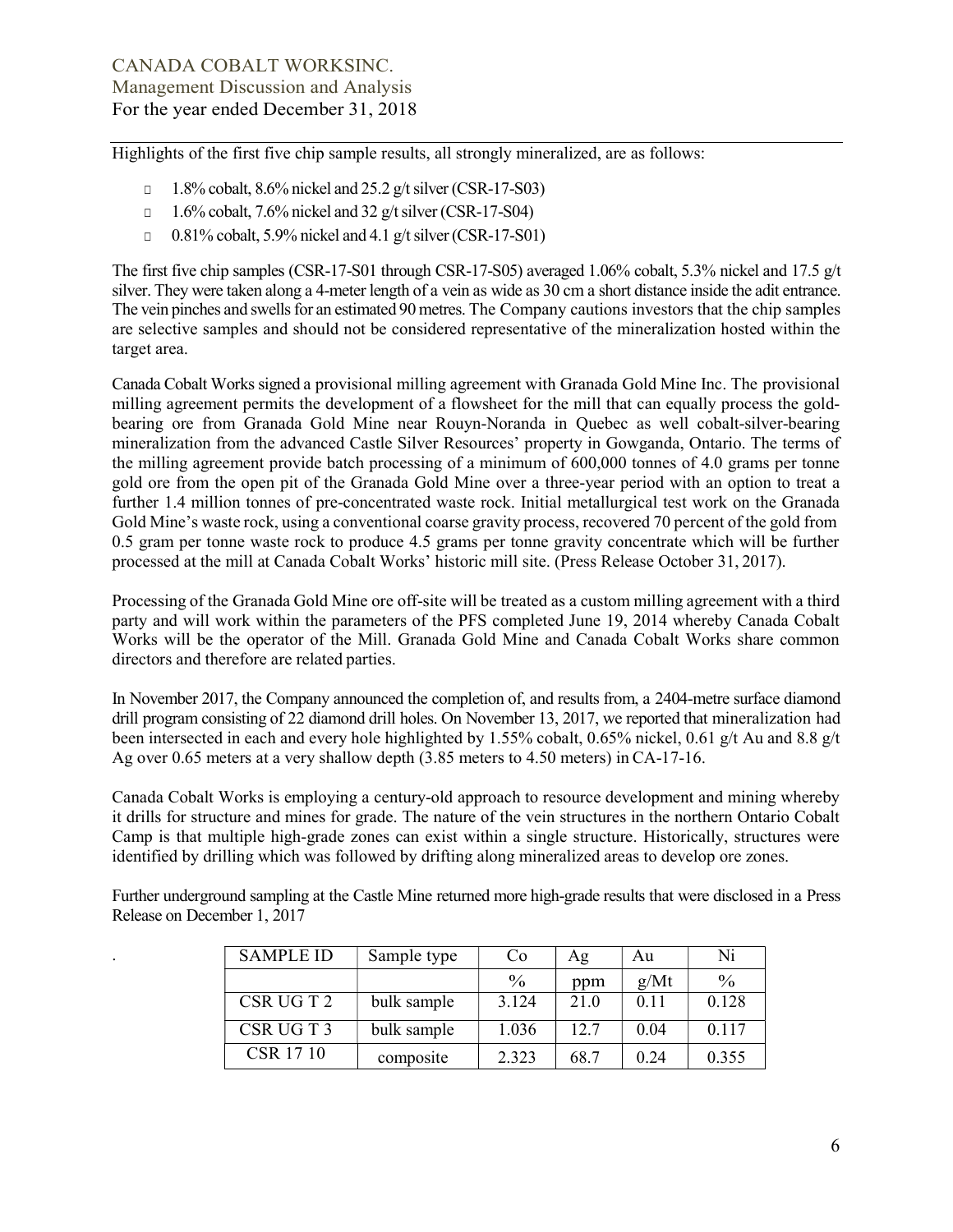Bulk samples were obtained by removing muck rock from the floor of the drift and chipping out vein material over 2 lengths of 10 metres, each filling a 5-gallon pail with approximately 20 kg of material. A single composite sample was taken by randomly selecting approximately 2 kilograms from each of the bulk samples. Samples were transported by truck to Swastika Laboratories, an accredited lab, in Swastika, Ontario for assay with analysis by aqua regia digestion and atomic absorption finish. The remainder of that material will be submitted to SGS Laboratories in Lakefield, Ontario to use the Re-20X process to develop samples for evaluation for the Asian battery market. At a time when Cobalt prices are at new decade highs, Canada Cobalt Works' access to extensive underground workings at the Castle mine puts the company in a unique position in the northern Ontario cobalt region.

Further high-grade cobalt values have been returned from additional mini-bulk samples at the Castle mine (Feb 27, 2018). The first sample, weighing 13.0 kg, assayed 2.47% cobalt, 23.4 g/t silver, 0.68% nickel and 1.83 g/t gold. The second sample, weighing 14.0 kg, assayed 0.91% cobalt, 460 g/t silver and anomalous nickel and gold.

Additionally, selected composite sampling of waste rock material removed from the first level of the Castle mine during rehabilitation, as announced on June 8, 2018, produced cobalt values ranging from 1.05% to 5.2% cobalt, averaging 2.3% cobalt. Silver values ranged from 167 g/tonne to 240 g/t while one sample returned 10.1 g/t gold. These samples were to form part of a composite sample that was to be put through the Company's proprietary Re-2OX process to create a cobalt concentrate followed by a cobalt sulfate and/or cobalt hybrid formulations for evaluation by battery sector clients in China.

Canada Cobalt cautions that samples are selective and not necessarily representative of mineralization underground at the Castle mine.

CCW reported on May 31, 2018 on the ongoing test work at SGS Lakefield in Peterborough, Ontario, where the environmentally green Re-2OX process was used to recover 99% of cobalt and 81% of nickel from a composite of gravity concentrates while also removing 99% of the arsenic, a long-time issue in this cobalt-rich district. Testing and optimization continue. The gravity concentrates graded 9.25% cobalt, 5.65% nickel, 9,250 g/t silver and 49.9% arsenic. Further updates were provided in a press release on August 15<sup>th</sup> announcing that the company, through its proprietary Re-2OX process at SGS Lakefield, has produced the first-ever premium grade cobalt sulphate from its 100%-owned Castle mine. The Company has now demonstrated that, from concentrate produced from the Castle mine, it can create a premium grade end-product (cobalt sulphate) without a smelting process. This is a testament to the efficiency and effectiveness of Re-2OX, a process that's very amenable to scaling up. Highlights from August 15, 2018 include:

- Canada Cobalt's vertically integrated, environmentally green Re-2OX process at SGS has produced a technical grade cobalt sulphate hexahydrate at 22.6%, directly from cobalt-rich gravity concentrates produced from the first level of the Castle mine in the prolific Northern Ontario Cobalt Camp (bypassing the smelting process);
- The 22.6% grade exceeds the technical specifications of cathode producers in Asia who are in discussions with the company's marketing representative in that region to evaluate Canada Cobalt sample product for potential battery sector use (Re-2OX will meet client specific purities);
- The very adaptable Re-2OX process will now create a Canada Cobalt suite of nickel-manganese-cobalt (NMC) battery grade formulations using an additive approach where necessary.

Also reported on February 27, 2018, Canada Cobalt has retained Amec Foster Wheeler Environment & Infrastructure (Wood), a major global engineering firm specializing in the energy and industrial markets, will complete near-term geotechnical and hydrogeological field investigation studies at both the Castle and Granada properties as part of the permitting process for the planned 600-tonne-per-day gravity flotation cyanidation mill at the Canada Cobalt Castle mine site near Gowganda.

Gold mineralization from the Granada deposit near Rouyn-Noranda would be transported to the Castle mine for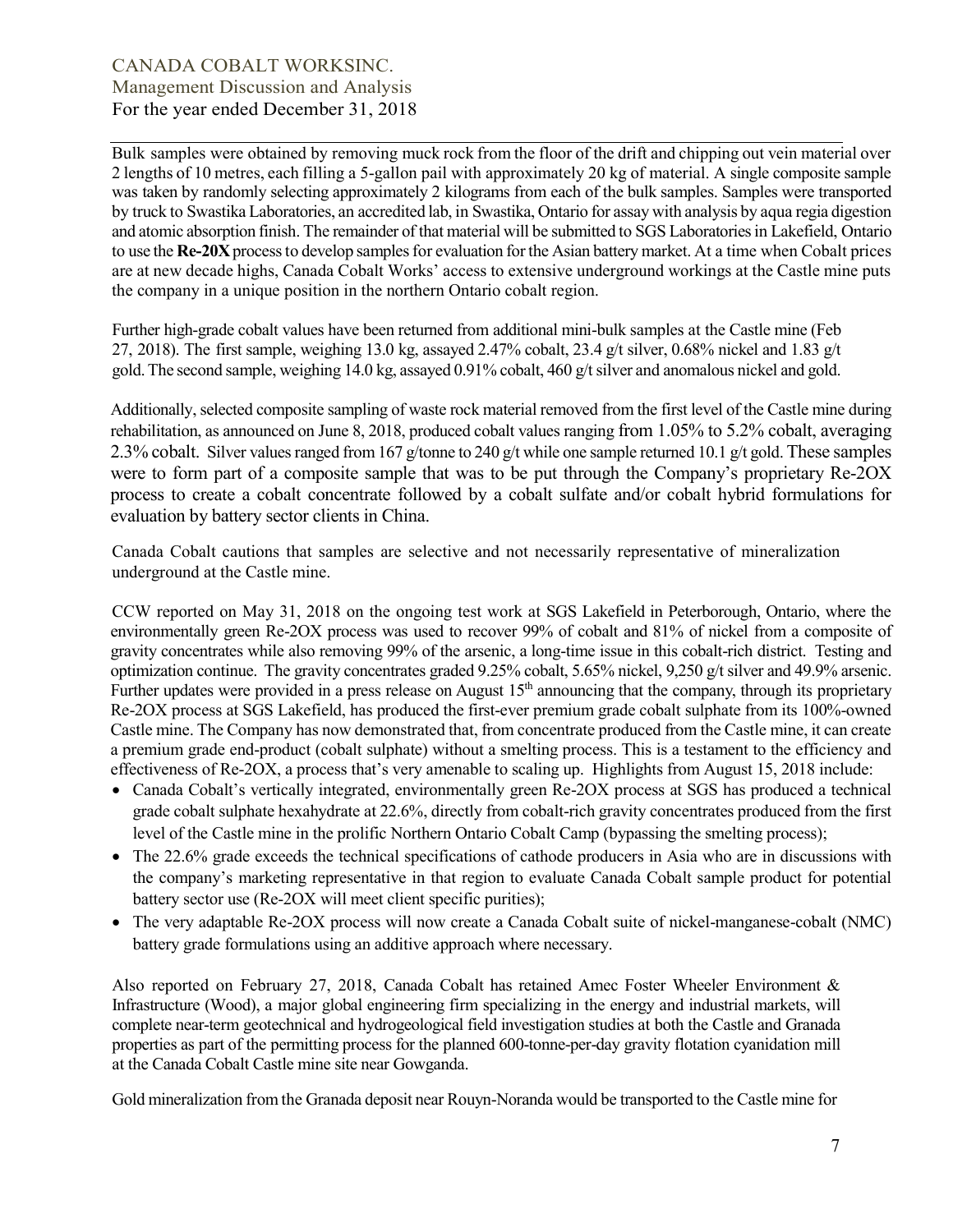processing. The mill is being designed to accommodate both the gold mineralization from Granada as well as potential cobalt-silver material from the immediate Castle mine and other properties in the surrounding Northern Ontario Cobalt Camp.

Canada Cobalt will also be submitting plans to the Ontario Ministry of Northern Development & Mines for unlimited dewatering of levels two through 11 of the Castle Mine.

In 2018, Canada Cobalt Works began an underground program of rehabilitation, underground sampling and diamond drilling. By year-end, the accessible workings as far as the shaft have been rehabilitated and a total of 672 metres were drilled in 57 holes from 6 drill stations. On November 2, 2018, the company reported highlights from the first three drill holes as follows:

- 2.28% cobalt, 261 g/t silver and 1.65% nickel over 7.00 meters in hole CA18-001
- 1.87% cobalt, 4,763 g/t silver, 1.29% nickel and 1.19 g/t gold over 2.54 m in CA18-002
- $\bullet$  3.16% cobalt and 10.741 g/t silver (345 ounces per tonne) over 0.60 meter in hole CA18-003

The purpose of this initial underground drill program was to confirm that the Castle vein structures do contain impressive cobalt values. Previous operators focused exclusively on mining high-grade silver through the 11 levels, ignoring cobalt and other metals such as nickel and gold. At year-end, further results were waiting for analysis.

After limited small-scale stripping in the fall of 2018, a new surface drill program was initiated to test targets identified by the 2017 IP survey and following up on results from late-2015 stripping and trenching in the eastern area of the property. This part of the property has been under-explored and the company feels that it is prospective for a new deposit type as a thin layer of overlying Huronian sedimentary rocks has masked this area from previous exploration.

A total of 6 holes and one wedge hole totaling 2787 metres were completed between August and December, 2018. Numerous and extensive zones of sulphides mineralization, quartz veining and strong alteration were encountered. No assays were available at year-end. However, based on visual interpretation, the Company planned for an extension to the 2018 drill program in early 2019.

### Beaver and Violet Properties, Ontario, Canada

Canada Cobalt Works Inc. owns a 100% interest to an area of approximately 20 acres (Beaver Property) and 39.07 acres (Violet Property) in Coleman Township, Ontario. The property is subject to a 3% net smelter return royalty, and the Company may purchase each 1% of the NSR royalty for \$1.5 million. The Company has met all the obligations of the Option and has had the ownership of the Patents transferred to Castle Silver Resources.

The Company has released results of a high definition mineralogy study and some scoping level flotation and gravity separation tests done by SGS Lakefield on samples from its Beaver Silver Property, located 15 kilometres east of the historic silver camp in Cobalt, Ontario. See Gold Bullion Development Corp.'s Press Release dated February 14, 2013 on the company's website.

The test work above was based on a 20-kilogram sample from 400 kilograms of cobalt-nickel sulfide material hand-cobbed from the historic waste pile at the Beaver Silver Mine. The sample used in this test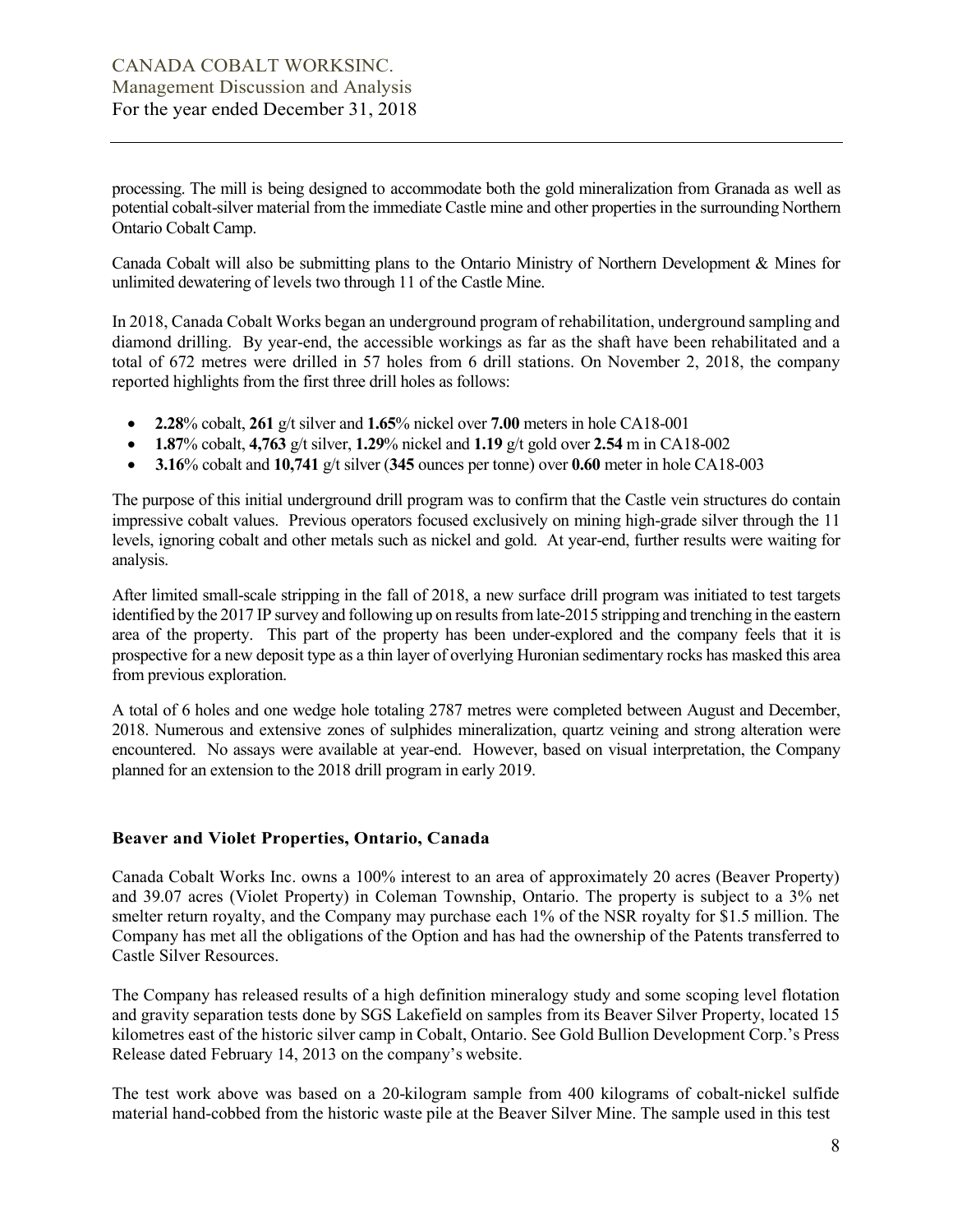program, has an average calculated assay of 7.98 percent Cobalt, 3.98 percent Nickel and 1246 grams per tonne silver. Combined gravity-flotation recoveries from the limited test program yielded 64.2 percent for cobalt, 61.2 percent for nickel and 92.0 percent for silver.

The Company announced, on January 31, 2017, preliminary results from bench-scale metallurgical flotation and gravity test work carried out at SGS Canada laboratories in Quebec City, Canada. The test program was aimed at evaluating the potential recovery of silver and cobalt from mineralized-material surface rock samples and tailings collected at the former historic producing Beaver Mine in Cobalt, Ontario and tailings from Castle Mine in Gowganda, Ontario.

Silver and cobalt recoveries, of 98.5 percent and 70.5 percent respectively, produced an extremely high concentrate grade of 11,876 grams per tonne silver and 10.5 percent cobalt using a simple flotation process. The mineralized-material surface rock sample was a composite collected from the waste pile assaying 2,064 grams per tonne silver and 5.62 percent cobalt at the Beaver Mine. Silver and cobalt concentrate grades produced from the Beaver and Castle Mines tailings were 1,379 grams per tonne Ag and 0.04 percent Co and 308 grams per tonne Ag and 0.08 percent Co respectively, using a simple gravity process. Head assays were 108 grams per tonne Ag with 0.02 percent Co and 123 grams per tonne Ag with 0.01 percent Co, respectively. The metallurgical tests were conducted at SGS Canada Inc. laboratories in Quebec City using about 100 kilograms of tailings and mineralized rock samples. Tailings samples from Castle and Beaver were tested using a gravity separation process. Beaver mineralized material samples were tested using a flotation process.

Developments in mobile phone use and renewable energy, including solar and electric car batteries, are strongly supportive of demand and pricing for cobalt and silver. This opens up an opportunity to re-evaluate former silver-cobalt producing mine sites with positive results.

Mining at Beaver and Castle took place in the early 1900s and at Castle again in the 1980s when extraction processes were not as advanced as they are today. It may now be economically viable to extract silver and cobalt from what was left behind, including old mine tailings and waste and other rock piles on the surface, as a first phase of production at the properties. These latest test results support previous test findings at the Castle and Beaver mine sites. In 2013, a hand-cobbed 20 kg geological test sample from the historic waste pile at the Beaver Silver Mine had an average calculated assay of 7.98% cobalt, 3.98% nickel and 1,246 grams (g/t) silver. Details were reported when Granada Gold Mine Inc. (formerly Gold Bullion Development Corp.) owned the property in a news release February 14, 2013 which can be accessed via the company website at www.granadagoldmine.com.

In addition, the Company received encouraging assay test results in November 2016 for tailings grab samples collected at Castle and Beaver. Highlights of the assay results include: 134.78 g/t silver and 1.124 g/t gold at the Beaver Silver Mine; and 91.36 g/t silver at the Castle Silver Mine. Details of the assay results were reported in the November 29, 2016 news release which can be accessed via the company website at www.canadacobaltworks.comCastle Silver Mine Property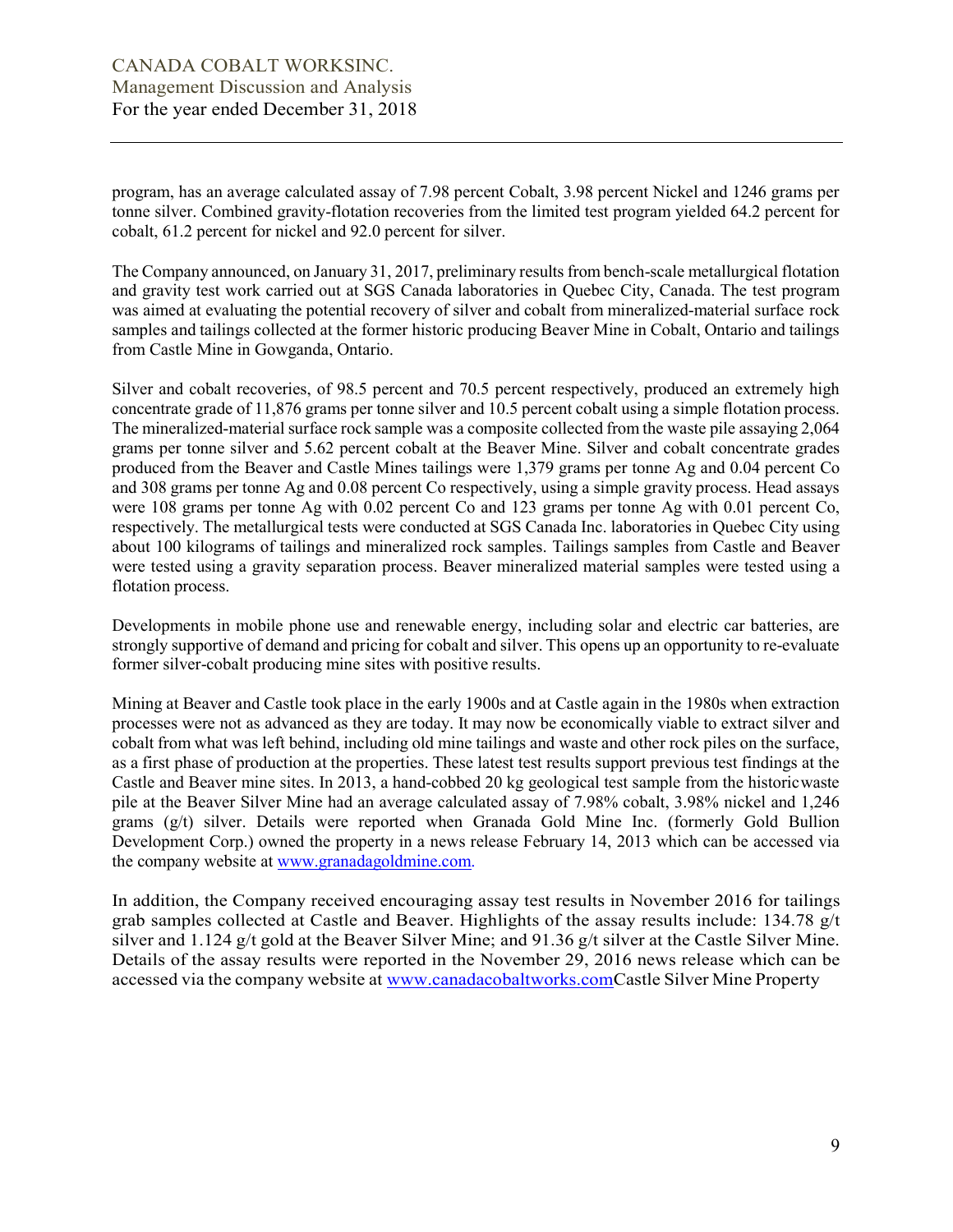## Results of Operations

A summary of the Exploration Expenses for the year ended December 31, 2018 and 2017 are as follows:

|                                    | 2018              | 2017      |
|------------------------------------|-------------------|-----------|
| Acquisition costs                  | \$                | \$500,000 |
| Assays and testing                 | 106,452           | 77,655    |
| Depreciation                       | 39,418            |           |
| Drilling                           | 1,270,944         | 187,050   |
| Equipment                          | 314,998           | 202,286   |
| Facility expense                   | 251,264           | 46,314    |
| Geology, geophysics and surveys    | 337,537           | 135,580   |
| Labour                             | 65,538            | 74,956    |
| Project management and engineering | 335,932           | 124,278   |
| Reports                            |                   | 29,073    |
| Royalties                          | 15,000            | 15,000    |
| Staking                            |                   | 2,205     |
| Taxes, permits and licensing       | 23,863            | 5,003     |
| Travel                             | 35,189            | 22,226    |
|                                    | \$2,796,135<br>-S | 1,424,626 |

All exploration expenses were for the Beaver and Violet properties, were spent on the Castle Silver Mines property. The acquisition expenses in 2017 were for the purchase of the 50% interest on five claims on the Castle Silver Mines Property. The increase in other expenses is due to increased activity.

A summary of the Corporate Expenses for the year ended December 31, 2018 and 2017 are as follows:

|                                            | 2018      | 2017        |
|--------------------------------------------|-----------|-------------|
| Advertising and promotion                  | \$453,753 | \$420,757   |
| General and Administration                 | 97,788    | 34,262      |
| Professional fees                          | 828,818   | 716,658     |
| Filing costs and shareholders' information | 155,066   | 110,775     |
| Travel                                     | 209,400   | 127,679     |
|                                            | 1,744,825 | \$1,410,131 |

The increase in expenses is the result of increased activity.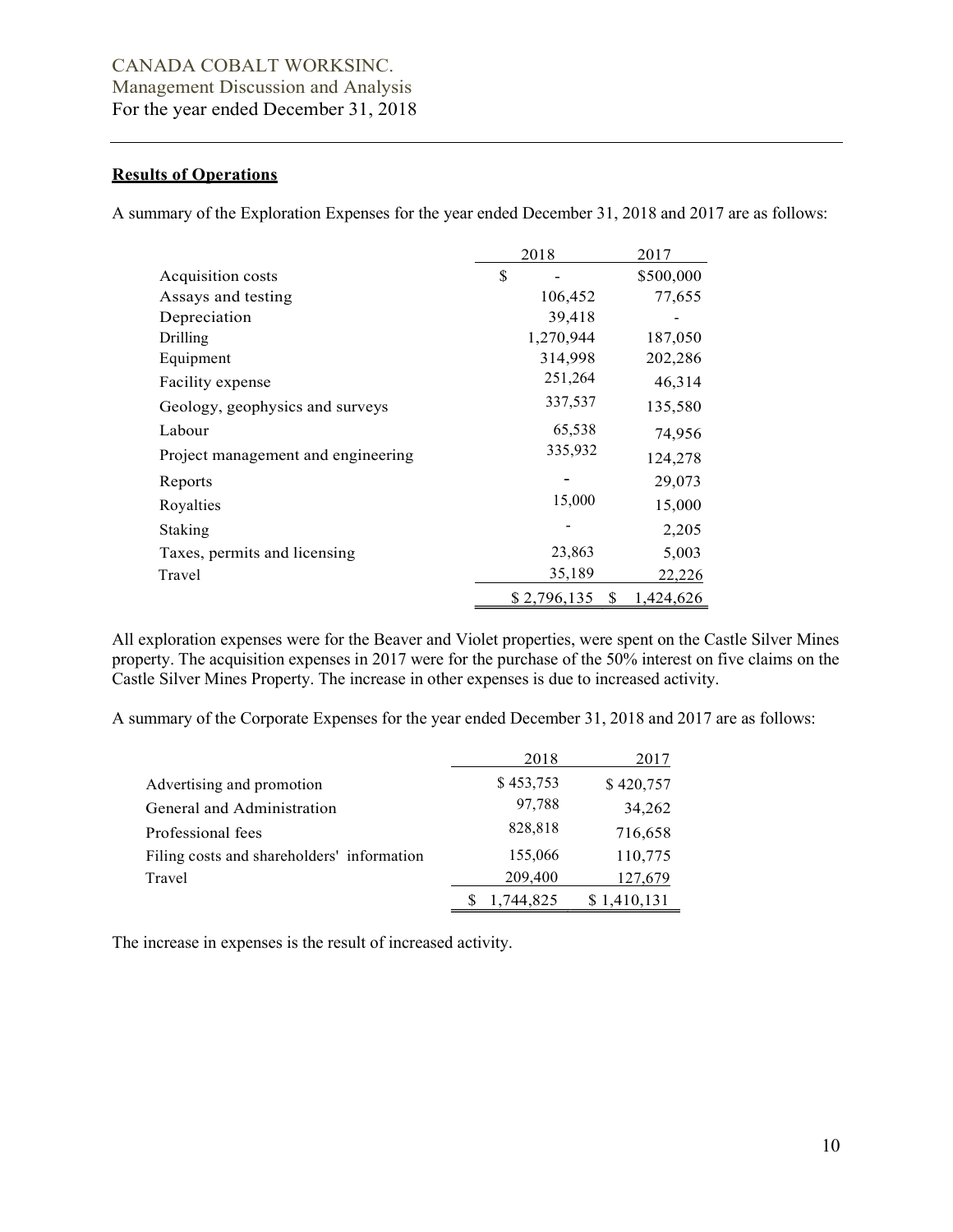### Liquidity and Capital Resources

Cash totaled \$281,659 as at December 31, 2018, compared to \$446,897 as at December 31, 2017. Working capital deficit at December 31, 2018 was \$424,680 compared to a surplus of \$363,791 as at December 31, 2017.

There can be no assurance that the Company will be successful in its efforts to arrange additional financing on terms satisfactory to the Company. If additional financing is raised by the issuance of shares from the treasury of the Company, existing shareholders ownership may be diluted.

As an exploration stage Company without a revenue stream, the Company budgets and plans exploration and administrative expenses, and closely monitors its monthly expenditures, investments and cash position.

## Selected Annual Information

The following table provides a brief summary of the Company's financial operations for the last three fiscal years.

|                       | Year Ended      | Year Ended      | Year Ended    |
|-----------------------|-----------------|-----------------|---------------|
|                       | December        | December 31,    | December 31,  |
|                       | 31, 2018        | 2017            | 2016          |
| <b>Total Net Loss</b> | $(\$6,685,952)$ | $(\$3,966,947)$ | $(\$557,459)$ |
| Net Loss per share    | $(\$0.10)$      | (\$0.09)        | (\$0.02)      |
| <b>Total Assets</b>   | \$592,446       | \$680,160       | \$55,394      |

### Summary of Quarterly Results

|                   | Dec 31,<br>2018 | Sep 30,<br>2018          | Jun 30,<br>2018          | Mar 31,<br>2018          | Dec 31.<br>2017 | $Sep 30$ ,<br>2017 | Jun 30,<br>2017          | Mar 31,<br>2017 |
|-------------------|-----------------|--------------------------|--------------------------|--------------------------|-----------------|--------------------|--------------------------|-----------------|
| Revenue           | $\sim$          | $\overline{\phantom{0}}$ | $\overline{\phantom{a}}$ | $\overline{\phantom{0}}$ | $\sim$          |                    | $\overline{\phantom{a}}$ | $\sim$          |
| Net (Profit) Loss | 2,322,823       | 2,215,317                | .590,351                 | 557,461                  | 1,430,990       | 926,011            | 935,213                  | 535,996         |
| Loss per share    | 0.03            | 0.03                     | 0.04                     | 0.02                     | 0.03            | 0.02               | 0.02                     | 0.02            |

The Company's level of activity and expenditures during a specific quarter are influenced by the availability of working capital, the availability of additional external financing, the time required to gather, analyze and report on geological data related to mineral properties, the results of the Company's prior exploration activities on its properties and the amount of expenditure required to advance its projects.

# Outstanding share Data

The Company's authorized capital is an unlimited number of common shares without par value. As at the date of this report there were 78,232,133 shares issued and outstanding. The Company had 12,720,038 share purchase warrants outstanding. Each warrant entitles the holder to purchase one common share at a price of \$0.10 - \$0.90 per share until July 25, 2020. Stock options outstanding total 5,605,000 are exercisable for common shares at \$0.05 - \$0.70 per share until Oct. 4, 2023.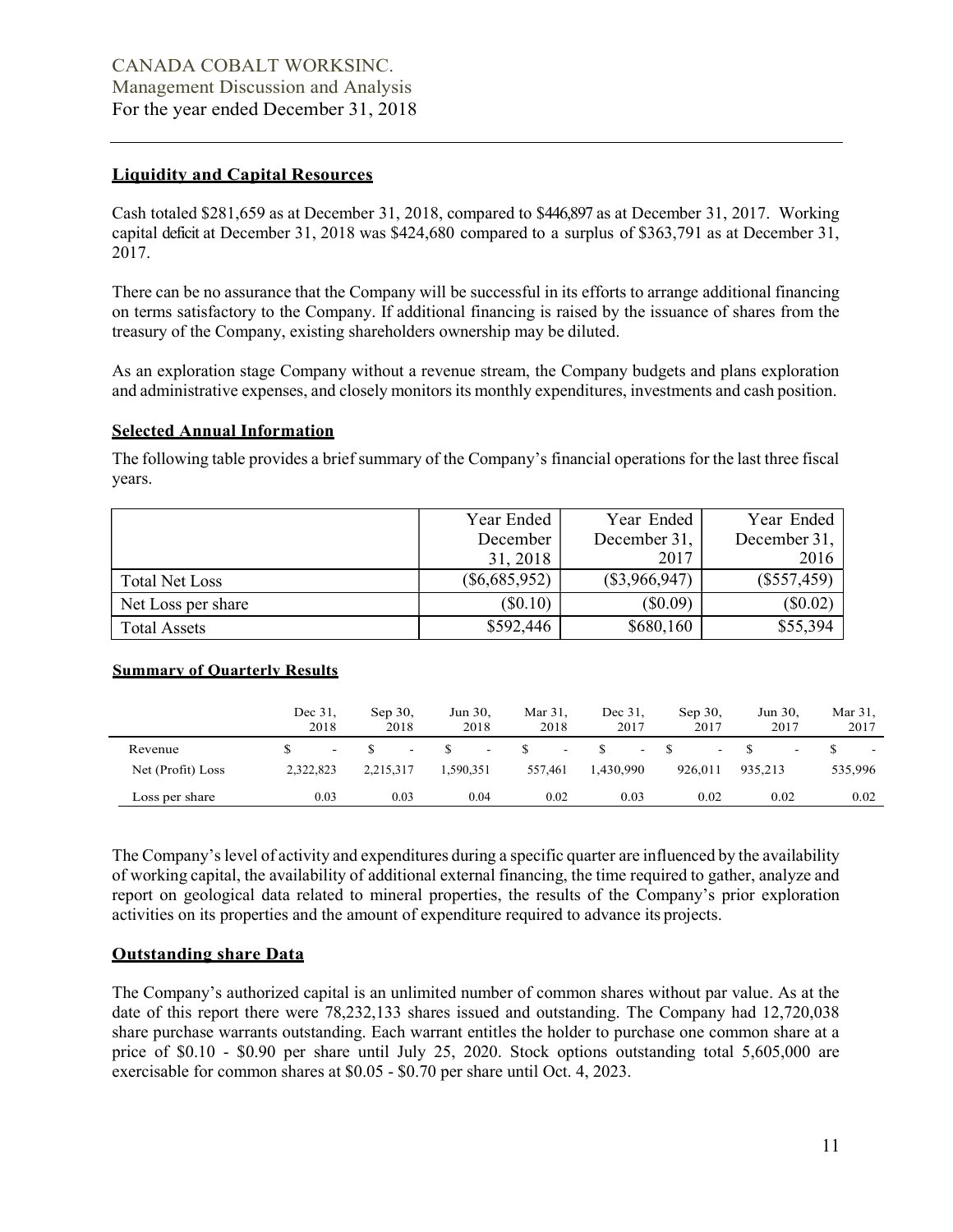### Related Party Transactions

The Company has entered into agreements with officers of the Company and private companies controlled by officers and directors of the Company for management consulting, geological consulting and other services required by the Company.

In accordance with IAS 24, key management personnel are those persons having authority and responsibility for planning, directing and controlling the activities of the Company directly or indirectly, including any directors (executive and non-executive) of the Company.

The remuneration of officers and directors of the Company for the year ended December 31, 2018 was \$267,776 (2017 - \$160,598) of consulting fees and share based payments valued at \$Nil (2017 – \$450,000).

There were no Directors' fees paid to members of the Board of Directors for the years ended December 31, 2018 and 2017.

Included in accounts payable and accrued liabilities was \$21, 952 (2017 - \$30,932) payable to officers and directors of the Company or companies controlled by them. These amounts were unsecured and non-interest bearing with no fixed terms of repayment.

During the year ended December 31, 2018, three directors, one being CEO, exercised in total 1,040,000 stock options with the common shares issued to them at quoted market price on exercise date.

The amount due from related party is from Granada Gold Mine Inc. a related party which there are three common directors. The amount is unsecured and non- interest bearing with no fixed terms of repayment. During the year ended December 31, 2018, it was determined that the amount of \$853,787 may not be recoverable and an impairment allowance for the full amount was recorded.

The Company did not have any equipment during the 2017 year. Equipment of \$132,974 was purchased during the year ended December 31, 2018 from companies controlled by the CEO who is also a director of the Company.

 The CEO of the Company, who is also a director, and three persons related to the CEO subscribed for 2,113,571 units for \$739,750 in the private placement closed on January 15, 2018.

### Off-Balance Sheet Arrangements

There are no off-balance sheet arrangements as at December 31, 2018.

### Financial Instruments and Risk Factors

The Company's financial instruments consist of cash, other receivables, trade payables and other payables.

### 1. Risk management and hedging activities

In the normal course of operations, the Company is exposed to various financial risks. Management's close involvement in the operations allows for the identification of risks and variances from expectations. The Company does not meaningfully participate in the use of financial instruments to control these risks. The Company has no designated hedging transactions. The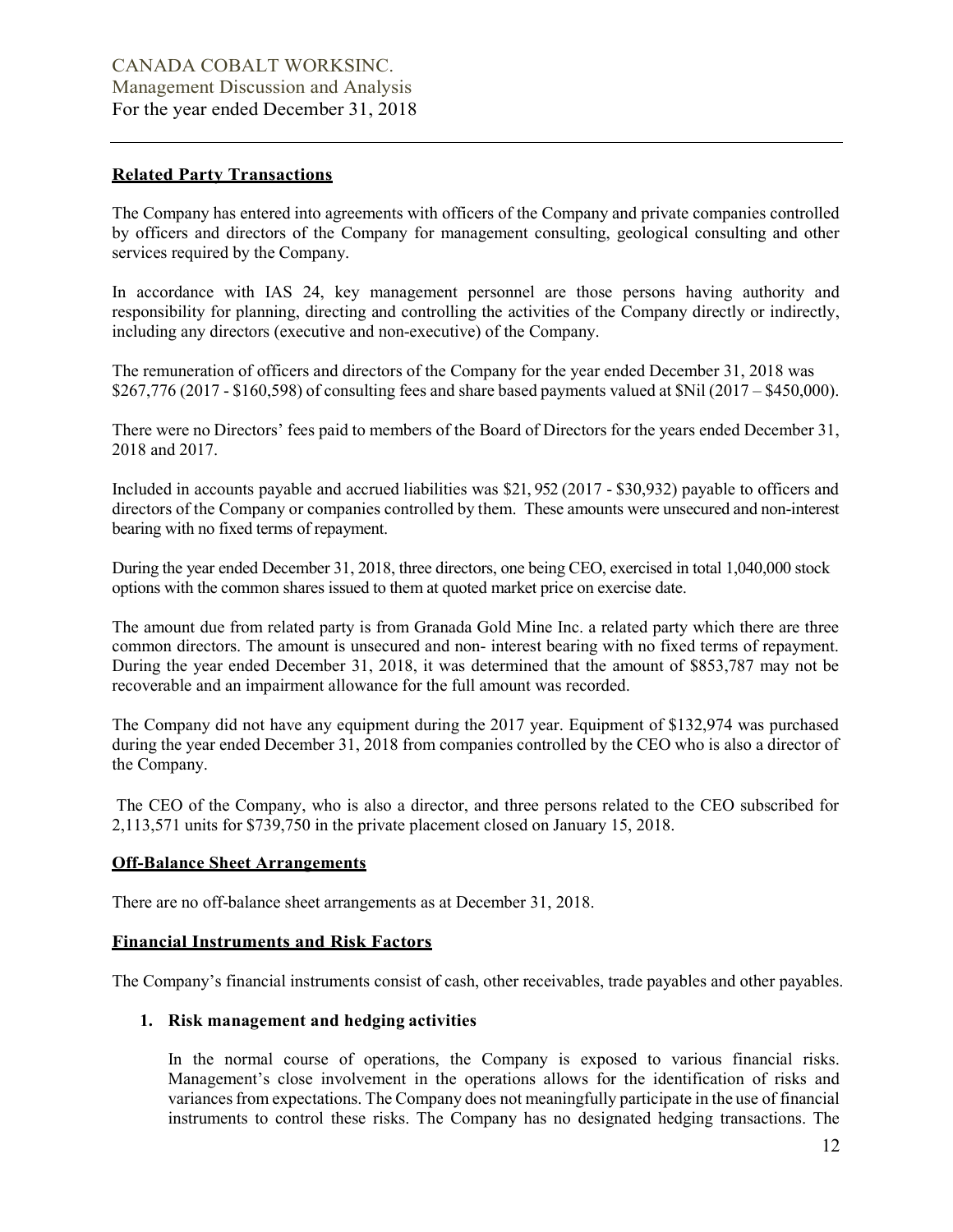financial risks and management's risk management objectives and policies are as follows:

- a. Currency risk As the Company transacts business in Canadian dollars, there is minimal foreign currency risk at December 31, 2018 and 2017.
- b. Price risk The Company is exposed to price risk with respect to commodity prices. As the Company is not a producing entity, this risk does not currently affect earnings, however, the risk could affect the completion of future equity transactions. The Company monitors commodity prices of precious metals and the stock market to determine the timing, nature and extent of equity transactions.
- c. Credit risk Credit risk is the risk of loss associated with counterparty's inability to fulfill its payment obligations. The Company is exposed to credit risk on its cash. The Company has deposited its cash with reputable financial institutions, from which management believes the risk of loss is minimized. As at December 31, 2018 cash was held with major Canadian financial institutions.
- d. Liquidity risk Liquidity risk is the risk that arises when the maturity of assets and liabilities does not match. Management monitors the Company's liquidity by assessing forecast and actual cash flows and by maintaining adequate cash on hand.
- e. Interest rate risk The Company is not exposed to any meaningful interest rate risk due to the short-term nature and immateriality of its interest generating asset.
- f. Sensitivity analysis The Company has cash and cash equivalents subject to interest rate risk of approximately \$281,659. A 1% change in the primary interest rate would not affect the reported net income by a material amount.
- g. Fair values, carrying amounts and changes in fair value. The fair values of the Company's financial instruments approximate their carrying value due to their short-term nature. Fair value amounts represent point-in-time estimates and may not reflect fair value in the future. The measurements are subjective in nature, involve uncertainties and are a matter of judgment. The methods and assumptions used to develop fair value measurements, for those financial instruments where fair value is recognized in the balance sheet, have been prioritized into three levels as per the fair value hierarchy in Canadian generally accepted accounting principles.

Level 1 includes quoted prices (unadjusted) in active markets for identical assets or liabilities.

Level 2 includes inputs that are observable other than quoted prices included in level 1. Level 3 includes inputs that are not based on observable market data.

h. Collateral - The carrying value of financial assets the Company has pledged as collateral as at December 31, 2018 is \$Nil (2017 - \$Nil).

### 2. Risks and Uncertainties

The exploration and development of mineral deposits involves significant risks over an extended period of time which requires a combination of careful evaluation, experience and knowledge. The Company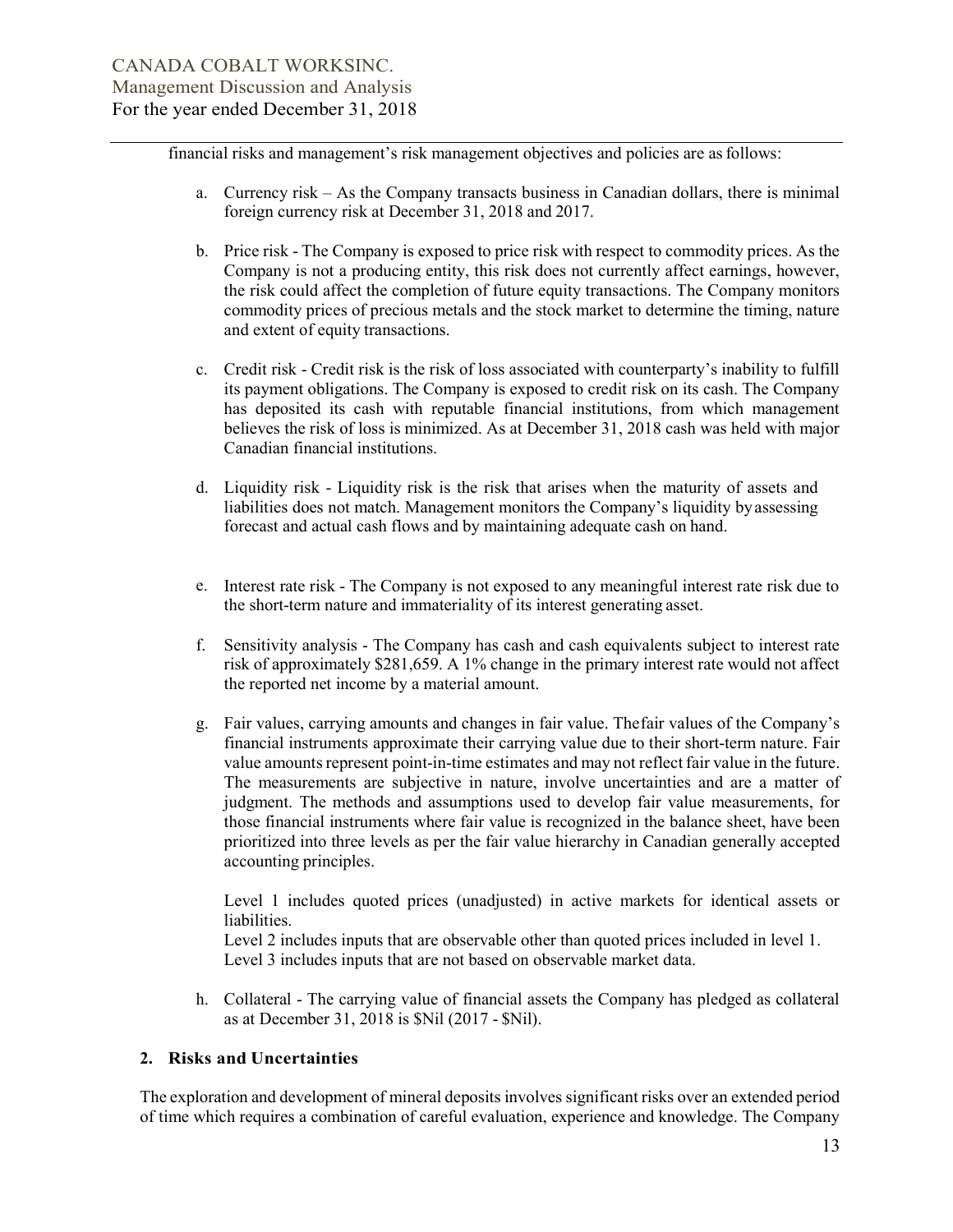may not be able to mitigate these significant risks. Few properties that are explored are ultimately developed into producing mines. The long-term profitability of the Company's operations will be primarily related to its ability to finance its working capital and operations which will be in part related to the cost and success of its exploration programs. Additionally, there are a number of factors beyond the control the Company including but not limited to the availability of skilled personnel, qualified vendors, construction and production targets, timetables, anticipated timing of grant of permits and governmental incentives, favorable commodities markets, contractual commitments, litigation matters, the inability to mitigate financial and operational risks, inability to have access to the capital markets and the availability of critical equipment.

Substantial expenditures are required to establish reserves through drilling to determine the technical and economic feasibility of mining and extracting resources from them and, if warranted, to develop the mining, processing facilities and infrastructure at any chosen site. Although substantial benefits may be derived from the discovery of a mineralized deposit, it is impossible to ensure that the current mineral properties in which the Company has an interest will result in profitable mining operations. Furthermore, there can be no assurance that the Company's estimates of future exploration expenditures will prove accurate and actual expenditures may be significantly higher than currently anticipated. Determining if a deposit will be commercially viable depends on a number of factors, some of which are the particular attributes of the deposit including the size and grade, costs and efficiency of the recovery methods that can be employed, proximity to infrastructure, land use and environmental protection. As the effect of these factors cannot be accurately predicted, any combination of them may result in the Company not receiving an adequate return on its invested capital, if any.

The exploration and development of mineral projects always involves significant risks over an extended period of time. Even where a combination of careful evaluation, experience and knowledge are evident, there is no assurance that an exploration project can be profitable or successful. The long-term viability of the Company's operations will be in part correlated to the cost and success of its exploration programs, which may be affected by a number of factors beyond the control of the Company including but not limited to commodity prices, the availability of skilled personnel, qualified vendors and critical equipment.

The operations of the Company are speculative due to the nature of the Company's business. An investment in securities entails a number of risks factors, which should be considered carefully; the following risk factors pertain to the business operations of Canada Cobalt include, but are not limited to the following:

### Nature of Mineral Exploration and Mining

The exploration and development of mineral deposits involves significant risks over an extended period of time which even a combination of careful evaluation, experience, and knowledge may not eliminate, and few properties which are explored are ultimately developed into producing mines. The long-term profitability of the Company's operations will be in part related to the cost and success of its exploration programs, which may be affected by a number of factors out of the Company's control, such as the availability of skilled personnel, qualified vendors, construction and production targets, timetables, anticipated timing of grant of permits and governmental incentives, expected continuity of a favourable nickel and other commodities markets, contractual commitments, litigation matters and measures of mitigating financial and operational risks, continuous access to the capital markets, and the availability of critical equipment.

Substantial expenditures are required to establish reserves through drilling, to determine the technical and economic feasibility of mining and extracting them, and, if warranted, to develop the mining and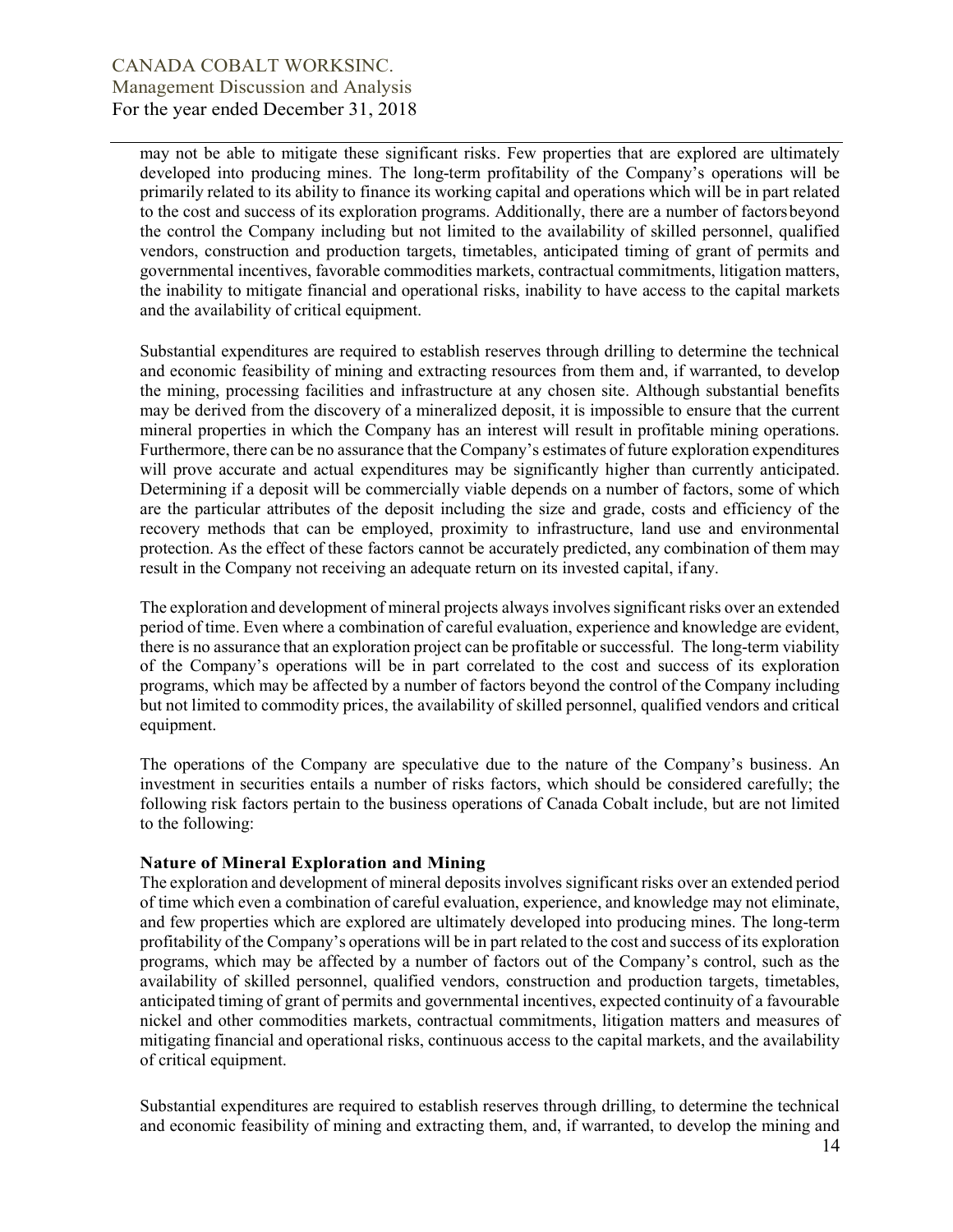processing facilities and infrastructure at any site chosen for mining. Although substantial benefits may be derived from the discovery of a major mineralized deposit, it is impossible to ensure that the current proposed exploration programs on the properties in which the Company has an interest will result in profitable mining operations. Furthermore, there can be no assurance that the Company's estimates of future exploration expenditures will prove accurate, and actual expenditures may be significantly higher than currently anticipated. Whether a deposit will be commercially viable depends on a number of factors, some of which are the particular attributes of the deposit, such as its size and grade, costs and efficiency of the recovery methods that can be employed, proximity to infrastructure, land use, and environmental protection. The effect of these factors cannot be accurately predicted, but the combination of these factors may result in the Company not receiving an adequate return on its invested capital.

## Mineral Deposits and Production Costs; Commodity Prices

The economics of developing mineral deposits are affected by many factors including variations in the grade of ore mined, the cost of operations, and fluctuations in the sales price of products. The value of the Company's mineral properties is heavily influenced by commodity prices. Commodity prices can and do change by substantial amounts over short periods of time, and are affected by numerous factors beyond the control of the Company, including changes in the level of supply and demand, international economic and political trends, expectations of inflation, currency exchange fluctuations, interest rates and global or regional consumption patterns, speculative activities and increased production arising from improved mining and production methods and new discoveries. There can be no assurance that the prices of mineral products will be sufficient to ensure that the Company's properties can be mined profitably. Depending on the price received for minerals produced, the Company may determine that it is impractical to commence or continue commercial production.

# Exploration, Development and Resource and Reserve Estimates

The exploration and development of natural resources involve a high degree of risk and few properties, which are explored, are ultimately developed into producing properties. Although the mineral resources set out herein have been carefully prepared and reviewed or verified by independent mining experts, these amounts are estimates only and no assurance can be given that an identified mineral resource will ever qualify as a commercially mineable (or viable) ore body which can be legally and economically exploited. In addition, the grade of mineralization ultimately mined may differ from that indicated by drilling results and such differences could be material. Production can be affected by such factors as permitting regulations and requirements, weather, environmental factors, technical difficulties, unusual or unexpected geological formations and work interruptions.

Short-term factors, such as the need for orderly development of deposits or the processing of new or different grades, may have an adverse effect on mining operations and on the results of operations. There can be no assurance that minerals recovered in small-scale laboratory tests will be duplicated in large-scale tests under on-site conditions or in production scale operations.

# Exploration and Development Risks

Mineral exploration and mining involve considerable financial and technical risk. Substantial expenditures are usually required to establish ore reserves, to evaluate metallurgical processes and to construct mining and processing facilities at a particular site. It is impossible to assure that the current exploration programs planned by the Company will result in profitable commercial mining operations, as few properties that are explored are ultimately developed into producing mines. Unusual or unexpected geological formations, unstable ground conditions that could result in cave-ins or landslides, floods, power outages or fuel shortages, labour disruptions, fires, explosions, and the inability to obtain suitable or adequate machinery, equipment or labour are risks associated with the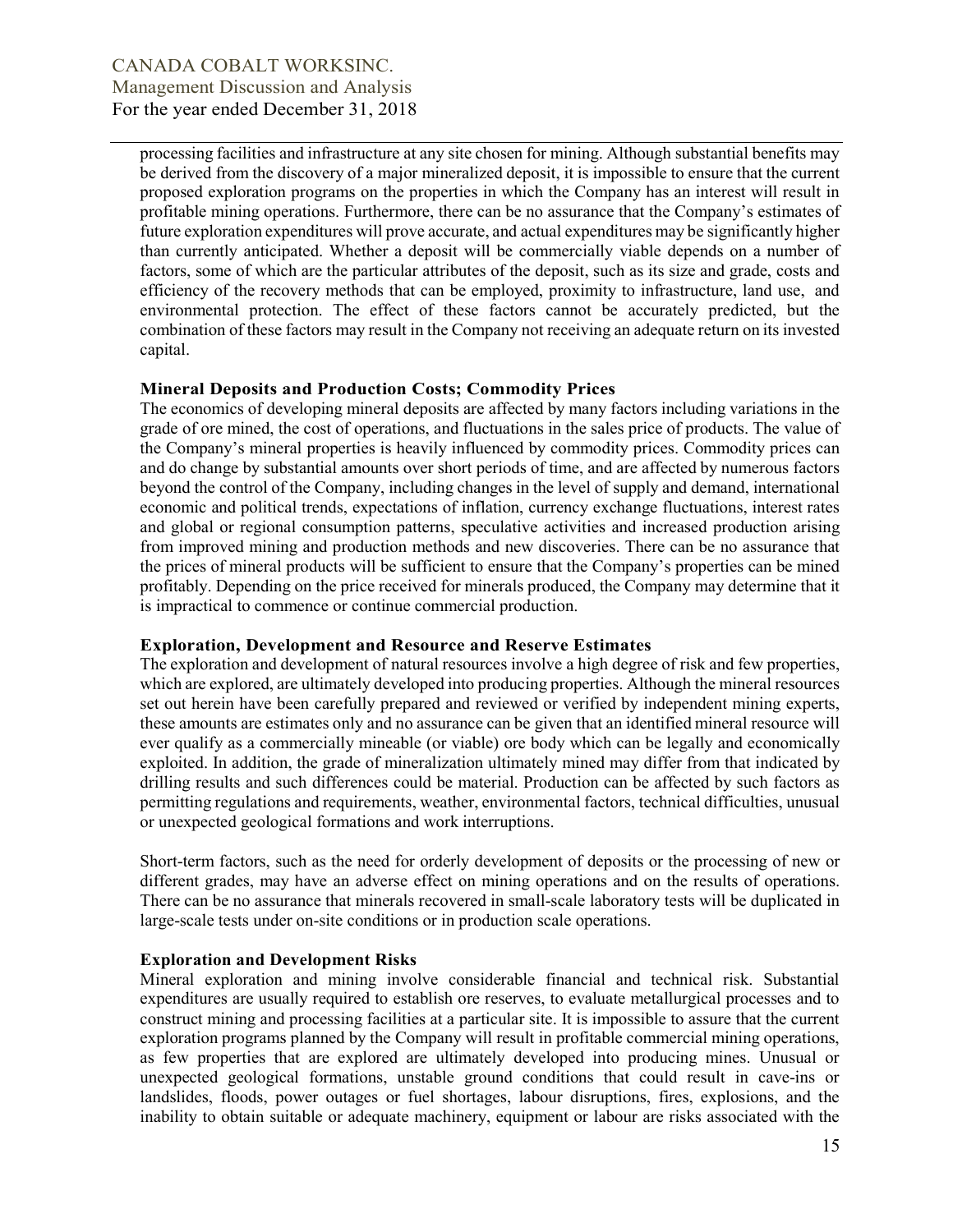conduct of exploration programs and the operation of mines. The Company has no experience in the development and operation of mines or in the construction of facilities required to bring mines into production. The Company has relied, and may continue to rely, upon consultants for expertise with respect to the construction and operation of a mining facility.

### Financing Risks

The Company will need additional funding to remain a going concern and operate with its current assets. The Company currently has limited financial resources, no source of operating cash flow and no assurance that additional funding, equity or debt based, will be available for further exploration and development of its projects. There can be no assurance that it will obtain adequate financing in the future or that the terms of such financing will be favourable. Failure to obtain such additional financing could result in delay or indefinite postponement of further exploration and development of the Company's projects, and the possibility of loss of such properties is currently substantial.

## Liquidity Concerns and Future Financing

The further development and exploration of the various mineral properties in which the Company may acquire interests depend upon the Company's ability to obtain financing through joint ventures, equity financing or other means. An additional equity financing could cause substantial dilution to the Company's shareholders. There is no assurance that the Company will be successful in obtaining required financing as and when needed. Volatile markets for precious and base metals may make it difficult or impossible for the Company to obtain debt financing or equity financing on favourable terms or at all. Failure to obtain such additional financing could result in delay or indefinite postponement of further exploration and development any property interests the Company may acquire with the possible dilution or loss of such interests.

As of the date hereof, the Company does not have the financial resources required to advance projects. The Company will need to obtain further debt or equity financing from external sources in order to fund future projects as a going concern, to conduct exploration activities and fund other expenses. There is no assurance that the Company will be able to obtain debt or equity financing on favourable terms, or at all. Failure to obtain such financing could result in delay or indefinite postponement of further exploration and development of future projects.

# Environmental and other Regulatory Requirements

The activities of the Company are subject to environmental regulations promulgated by government agencies from time to time. Environmental legislation generally provides for restrictions and prohibitions on spills, releases or emissions of various substances produced in association with certain mining industry operations. A breach of such legislation may result in imposition of fines and penalties and other liabilities against the Company.

### Permits and Licenses

The operations of the Company will require licenses and permits from various governmental and nongovernmental authorities. The Company has obtained, or will obtain all necessary licenses and permits required to carry on with activities, which it is currently conducting or which it proposes to conduct under applicable laws and regulations. However, such licenses and permits are subject to change in regulations and in various operating circumstances, including in circumstances of a changing Government. There can be no assurance that the Company will be able to maintain or obtain all necessary licenses and permits required to carry out exploration, development and mining operations at its proposed projects. The Company has made applications for extensions to licences and has made application to change certain licences and there is no assurance that the applications will be successful, thereby putting the Company at risk of losing various mineral property rights.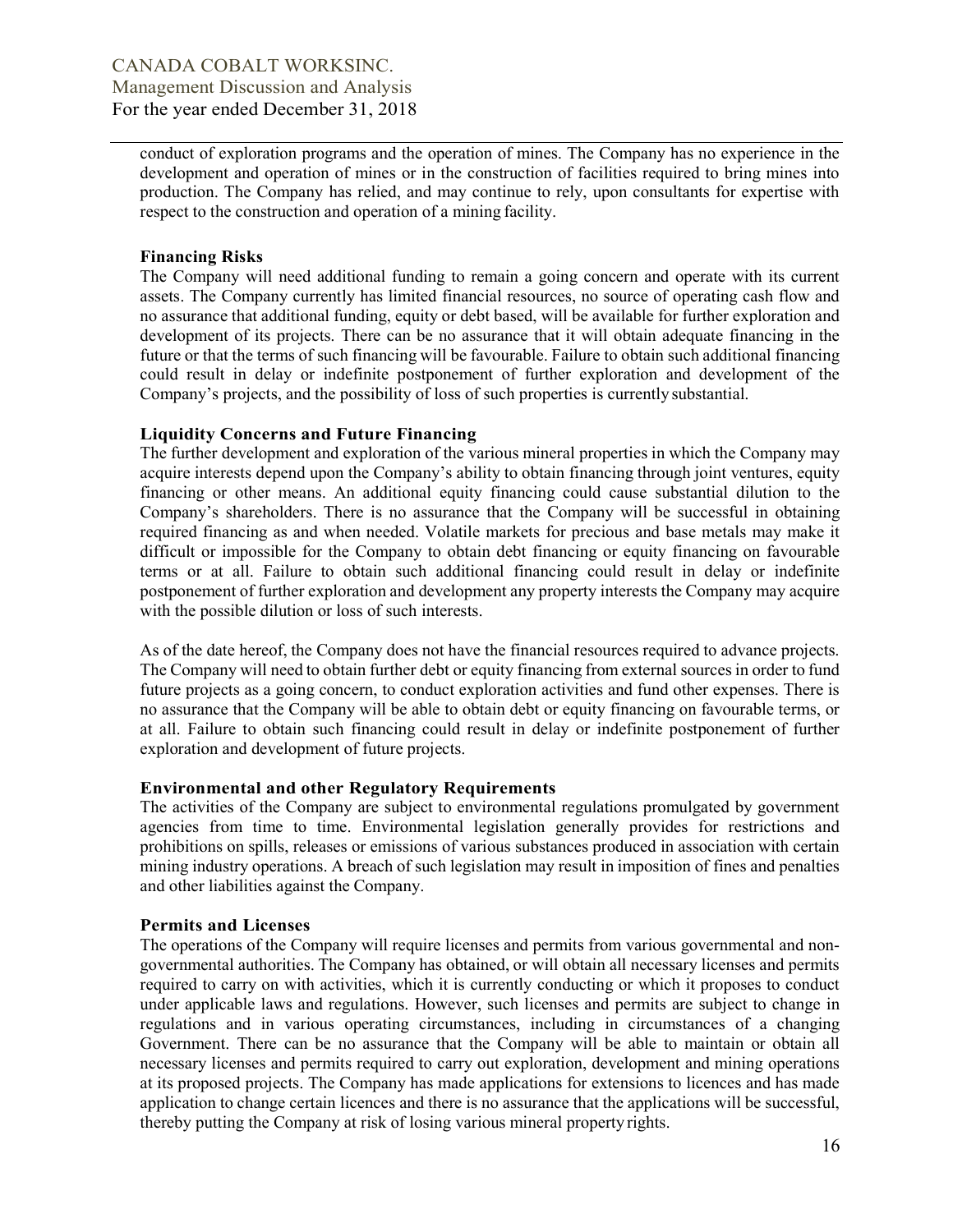## Competition

The mineral exploration and mining business is competitive in all of its phases. The Company competes with numerous other companies and individuals, including competitors with greater financial, technical and other resources than the Company, in the search for and the acquisition of attractive mineral properties. The ability of the Company to maintain its current projects, as well as acquire new properties in the future will depend not only on its ability to develop and finance its present properties, but also on its ability to select and acquire suitable properties or prospects for mineral exploration. There is no assurance that the Company will continue to be able to compete successfully, if at all, with its competition in acquiring such properties or prospects, or even maintaining rights to its current projects.

### Title to Some of the Company's Mineral Properties May be Challenged or Defective

The acquisition of title to mineral properties is a very detailed and time-consuming process. Title to mineral concessions may be disputed. Although the Company believes it has taken reasonable measures to ensure proper title to its properties, there is no guarantee that title to any of such properties will not be challenged or impaired. Third parties have made claims underlying portions of the Company's interests, including prior unregistered liens, agreements and transfers or claims, including aboriginal land claims. Title may also be affected by, among other things, undetected defects. As a result, the Company may be constrained in its ability to operate its properties or unable to enforce its rights with respect to its properties. An impairment to or defect in the Company's title to its properties could have a material adverse effect on the Company's business, financial condition or results of operations.

## No Assurance of Title to Property

While the Company has conducted title searches on all of its mineral properties and, to the best of its knowledge, title to all of its properties and properties in which it has the right to acquire or earn an interest are in good standing, this should not be construed as a guarantee of title. The Company's claims may be subject to prior unregistered agreements or transfers or third party land claims and title may be affected by undetected defects. Furthermore, there is no assurance that the interests of the Company in any of its properties may not be challenged or impugned.

### Conflicts of Interest

The directors and officers of the Company will not be devoting all of their time to the affairs of the Company. The directors and officers of the Company are directors and officers of other companies, some of which are in the same business as the Company. The directors and officers of the Company are required by law to act in the best interests of the Company. They have the same obligations to the other companies in respect of which they act as directors and officers. Discharge by the directors and officers of their obligations to the Company may result in a breach of their obligations to the other companies, and in certain circumstances this could expose the Company to liability to those companies. Similarly, discharge by the directors and officers of their obligations to the other companies could result in a breach of their obligation to act in the best interests of the Company. Such conflicting legal obligations may expose the Company to liability to others and impair its ability to achieve its business objectives.

# Insurance

The Company's insurance policies in place from time to time may not be adequate for the Company to protect itself against certain risks associated with mineral exploration and its corporate activities. Currently the Company has no policies in place and the Company will remain at risk and will be potentially subject to liability for hazards.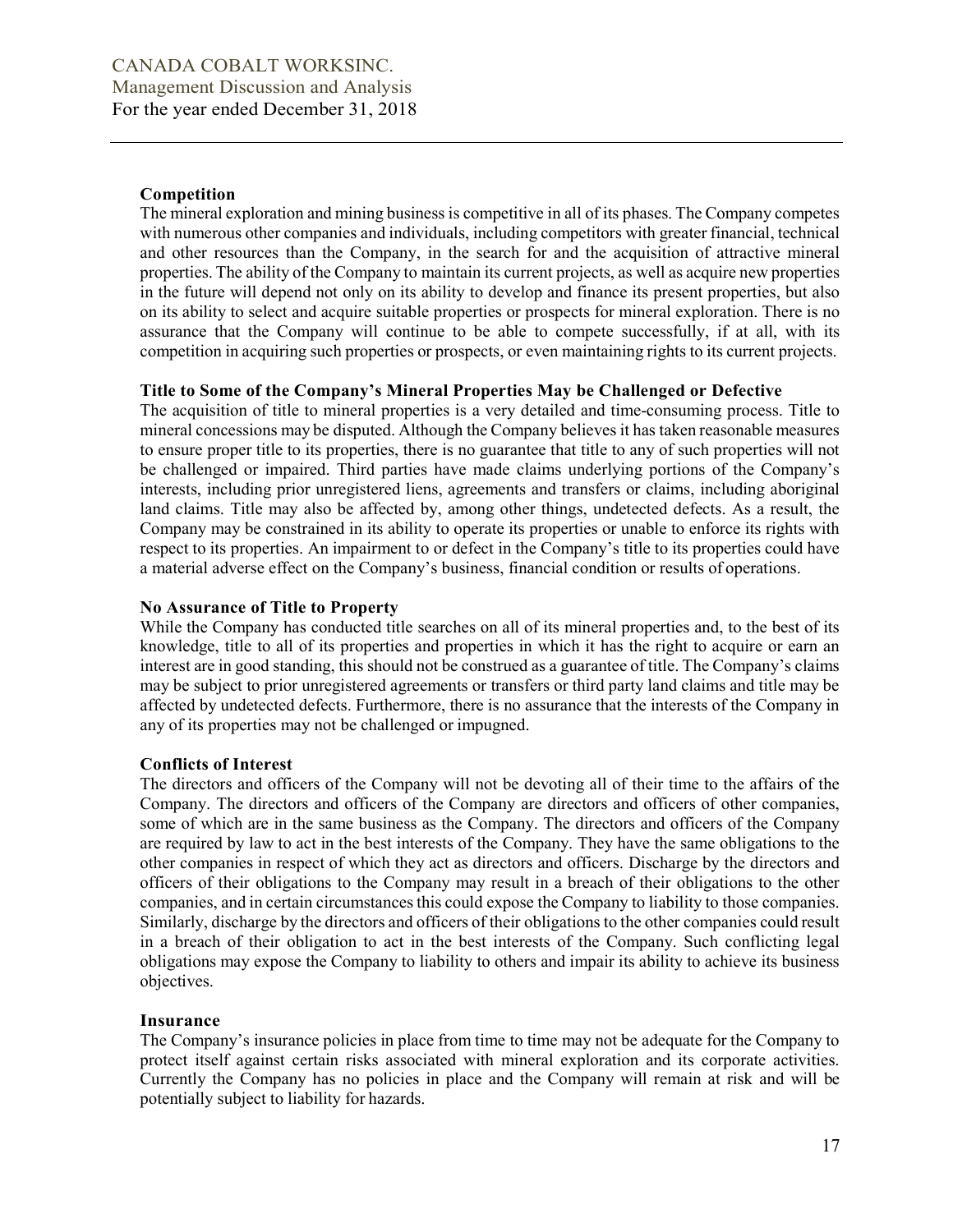## Fluctuation in Market Value of Canada Cobalt's Shares

The market price of a publicly-traded stock is affected by many variables not directly related to the corporate performance of the Company, including the market in which it is traded, the strength of the economy generally, the availability and attractiveness of alternative investments, and the breadth of the public market for the stock. The effect of these and other factors on the market price of the Common Shares of the Company on The TSX Venture Exchange in the future cannot be predicted.

### Critical Accounting Policies and Estimates

In preparing the consolidated financial statements, management has to make estimates and assumptions that affect the amounts reported in the financial statements and the accompanying notes. Based on historical experience, current conditions, expert advice and application of accounting policies, management makes assumptions that are believed to be adequate and reasonable under the circumstances.

### Internal Controls Over Financial Reporting and Disclosures

The Chief Executive Officer and the Chief Financial Officer of the Company are responsible for establishing and maintaining controls and procedures regarding the communication of information about the Company, as well as internal controls over its financial reporting. The Chief Financial Officer has conducted an evaluation of the controls and procedures regarding communication of information and has concluded these controls and procedures were effective for the year ended December 31, 2016. The Chief Executive Officer together with the Chief Financial Officer is responsible for designing internal controls over financial reporting or for causing it to be designed under their supervision. During the year ended December 31, 2016, all existing systems have been documented and inadequacies have been corrected, as necessary. The Chief Executive Officer together with the Chief Financial Officer, have evaluated whether there were changes to internal control over financial reporting during the year ended December 31, 2016, that have materially affected, or are reasonably likely to materially affect, its internal control over financial reporting. No such changes were identified through their evaluation.

### New accounting standards adopted during the year

Effective January 1, 2018, the Company adopted IFRS 9, Financial Instruments, which resulted in changes in accounting policies as described below. In accordance with the transitional provisions, the Company adopted the standard retrospectively.

### IFRS 9, Financial Instruments

IFRS 9 replaces International Accounting Standard ("IAS") 39, Financial Instruments: Recognition and Measurement. IFRS 9 introduces new requirements for the classification, measurement and impairment of financial assets and hedge accounting. It establishes two primary measurement categories for financial assets: (i) amortized cost and (ii) fair value either through profit or loss ("FVPL") or through other comprehensive income ("FVOCI"); establishes criteria for the classification of financial assets within each measurement category based on business model and cash flow characteristics; and eliminates the existing held for trading, held to maturity, available for sale, loans and receivable and other financial liabilities categories. IFRS 9 also introduces a new expected credit loss model for the purpose of assessing the impairment of financial assets and requires that there be a demonstrated economic relationship between the hedged item and hedging instrument.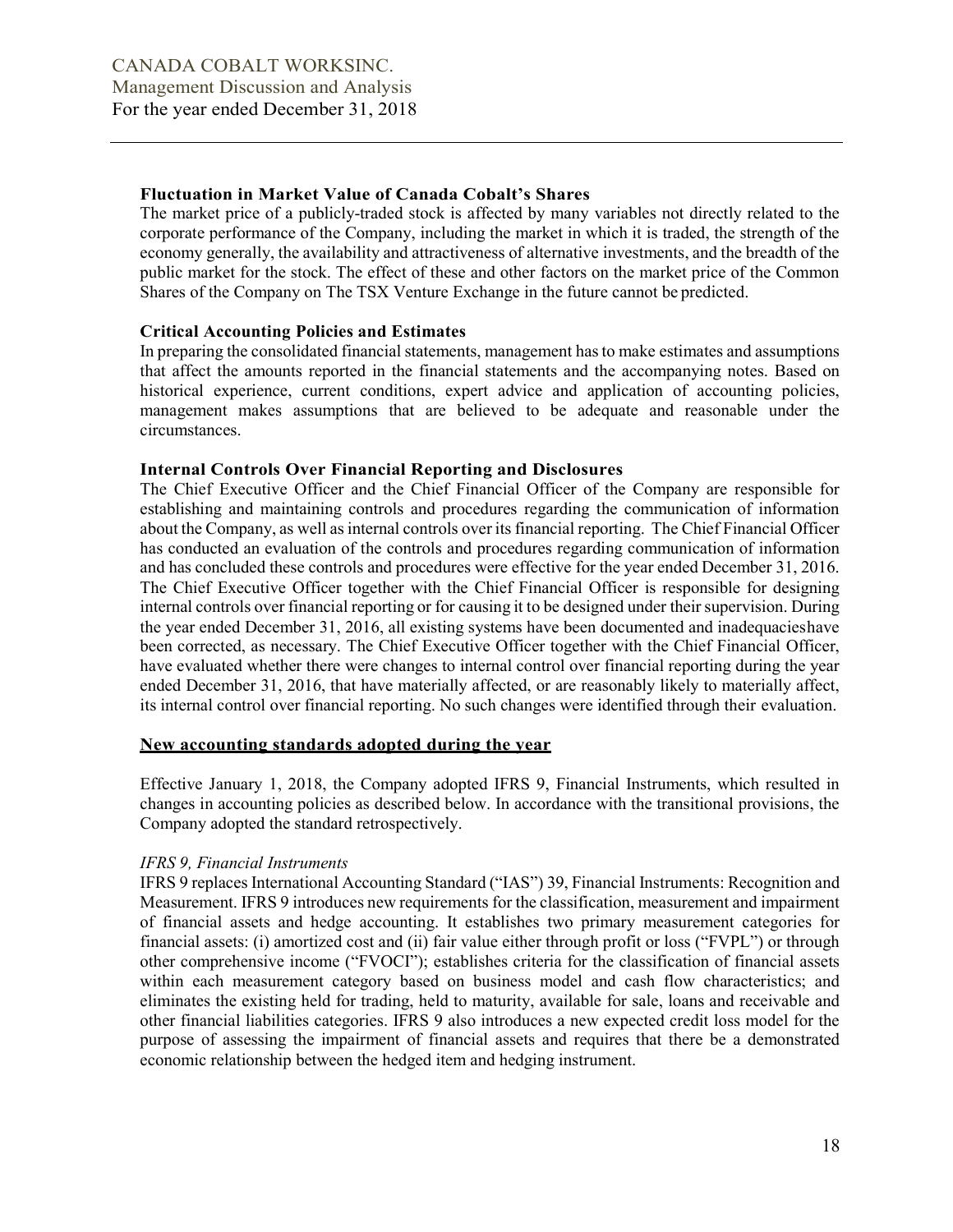Upon adoption of IFRS 9, the main change in the Company's accounting policy on financial instruments was that equity investments previously classified as available-for-sale are now classified as financial assets measured at FVOCI .

The following table shows the previous classification under IAS 39 and the new classification under IFRS 9 for the Company's financial instruments:

|                                                 | <b>Financial instrument classification</b> |                     |  |  |  |
|-------------------------------------------------|--------------------------------------------|---------------------|--|--|--|
|                                                 | <b>Under IAS 39</b>                        | <b>Under IFRS 9</b> |  |  |  |
| <b>Financial assets</b>                         |                                            |                     |  |  |  |
| Cash                                            | Loans and receivables                      | Amortized cost      |  |  |  |
| <b>Amounts receivable</b>                       | Loans and receivables                      | Amortized cost      |  |  |  |
| <b>Financial liabilities</b>                    |                                            |                     |  |  |  |
| <b>Accounts payable and accrued liabilities</b> | Other financial liabilities                | Amortized cost      |  |  |  |

#### Future changes in accounting standards not yet adopted

Certain pronouncements were issued by the IASB or the IFRIC that are mandatory for accounting periods commencing on or after January 1, 2019. Many are not applicable or do not have a significant impact to the Company and have been excluded. The following have not yet been adopted and are being evaluated to determine their impact on the Company.

IAS 1 – Presentation of Financial Statements ("IAS 1") and IAS 8 – Accounting Policies, Changes in Accounting Estimates and Errors ("IAS 8") were amended in October 2018 to refine the definition of materiality and clarify its characteristics. The revised definition focuses on the idea that information is material if omitting, misstating or obscuring it could reasonably be expected to influence decisions that the primary users of general purpose financial statements make on the basis of those financial statements. The amendments are effective for annual reporting periods beginning on or after January 1, 2020. Earlier adoption is permitted.

IFRS 16 – Leases ("IFRS 16") was issued in January 2016 and replaces IAS 17 – Leases as well as some lease related interpretations. With certain exceptions for leases under twelve months in length or for assets of low value, IFRS 16 states that upon lease commencement a lessee recognises a right-ofuse asset and a lease liability. The right-of-use asset is initially measured at the amount of the liability plus any initial direct costs. After lease commencement, the lessee shall measure the right-of-use asset at cost less accumulated depreciation and accumulated impairment. A lessee shall either apply IFRS 16 with full retrospective effect or alternatively not restate comparative information but recognise the cumulative effect of initially applying IFRS 16 as an adjustment to opening equity at the date of initial application. IFRS 16 requires that lessors classify each lease as an operating lease or a finance lease. A lease is classified as a finance lease if it transfers substantially all the risks and rewards incidental to ownership of an underlying asset. Otherwise it is an operating lease. IFRS 16 is effective for annual periods beginning on or after January 1, 2019.